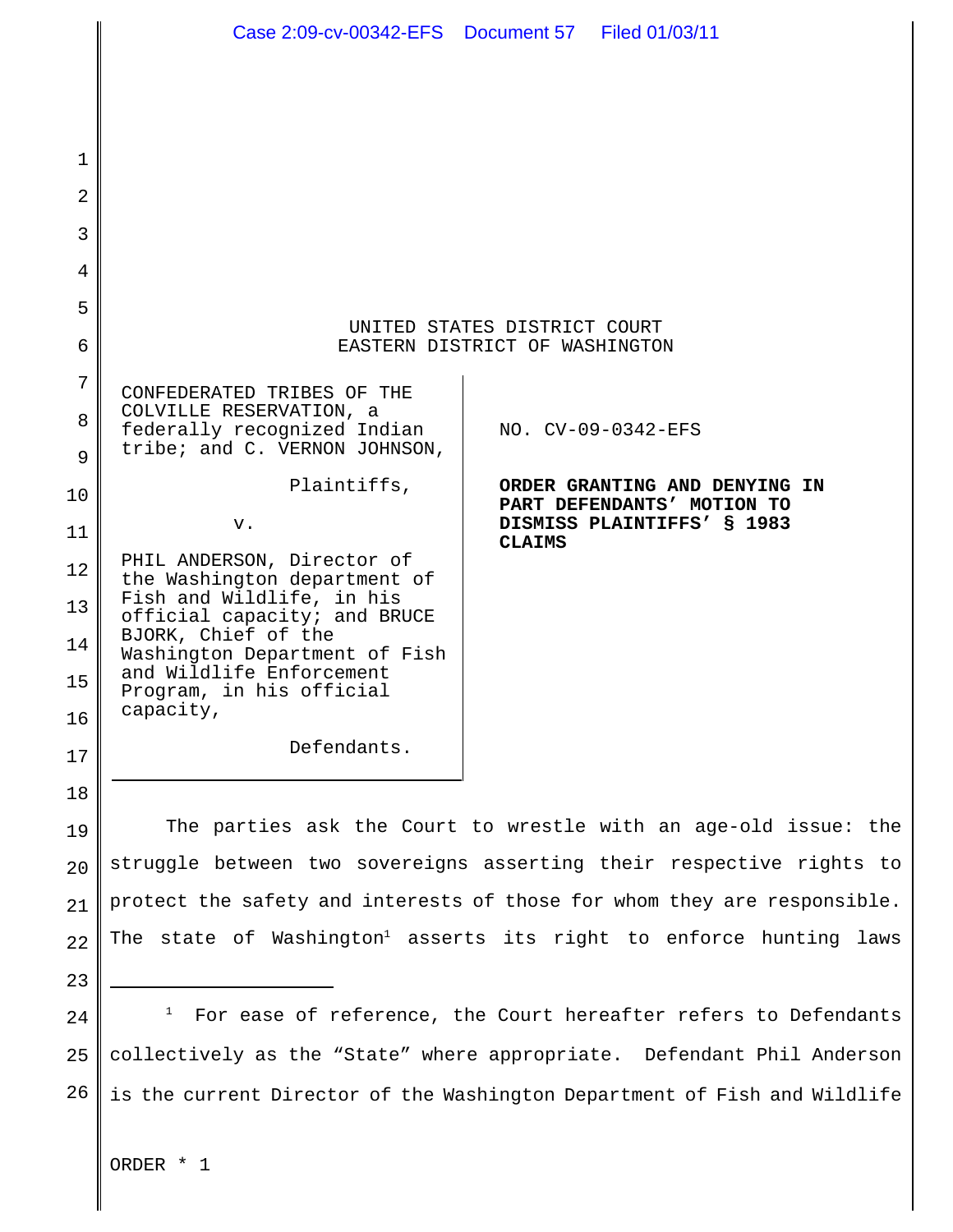1 2 3 4 5 6 7 8 9 10 against members of the Colville Indian Tribe ("Tribe"), who are hunting off the reservation but on lands on which tribal members enjoy "in common" treaty-hunting rights. $^2$  Although numerous appellate and district courts have discussed the interplay between a state's and a tribe's responsibilities as they relate to wildlife *conservation* to which they enjoy "in common" rights, no appellate court has focused on this interplay as it relates to hunting *safety*. The Court herein is tasked with the responsibility of setting forth a legal standard with which to assess the State's hunting safety laws, as well as resolving challenging issues relating to Plaintiffs' 42 U.S.C. § 1983 claims.

## **I. Background<sup>3</sup>**

On November 17, 2007, a Washington Department of Fish and Wildlife (WDFW) enforcement officer stopped Plaintiff C. Vernon Johnson, who is an enrolled member of the Tribe, $4$  and cited him for possessing a rifle in

15

11

12

13

14

16

17

18

19

20

21

(WDFW) and oversees the enforcement of State hunting laws. Defendant Bruce Bjork is WDFW's Assistant Director and Chief of WDFW's Enforcement Program.

 $1<sup>2</sup>$  Hereinafter, the Court simply refers to off reservation "in common" treaty-hunting right as "in common" hunting right.

22 23 24  $3$  The facts are largely undisputed. This background is based primarily on the parties' Joint Statement of Uncontroverted Facts (ECF No. 52).

25 26 The Tribe is a federally-recognized Indian tribe composed of twelve aboriginal tribes that traditionally occupied large parts of the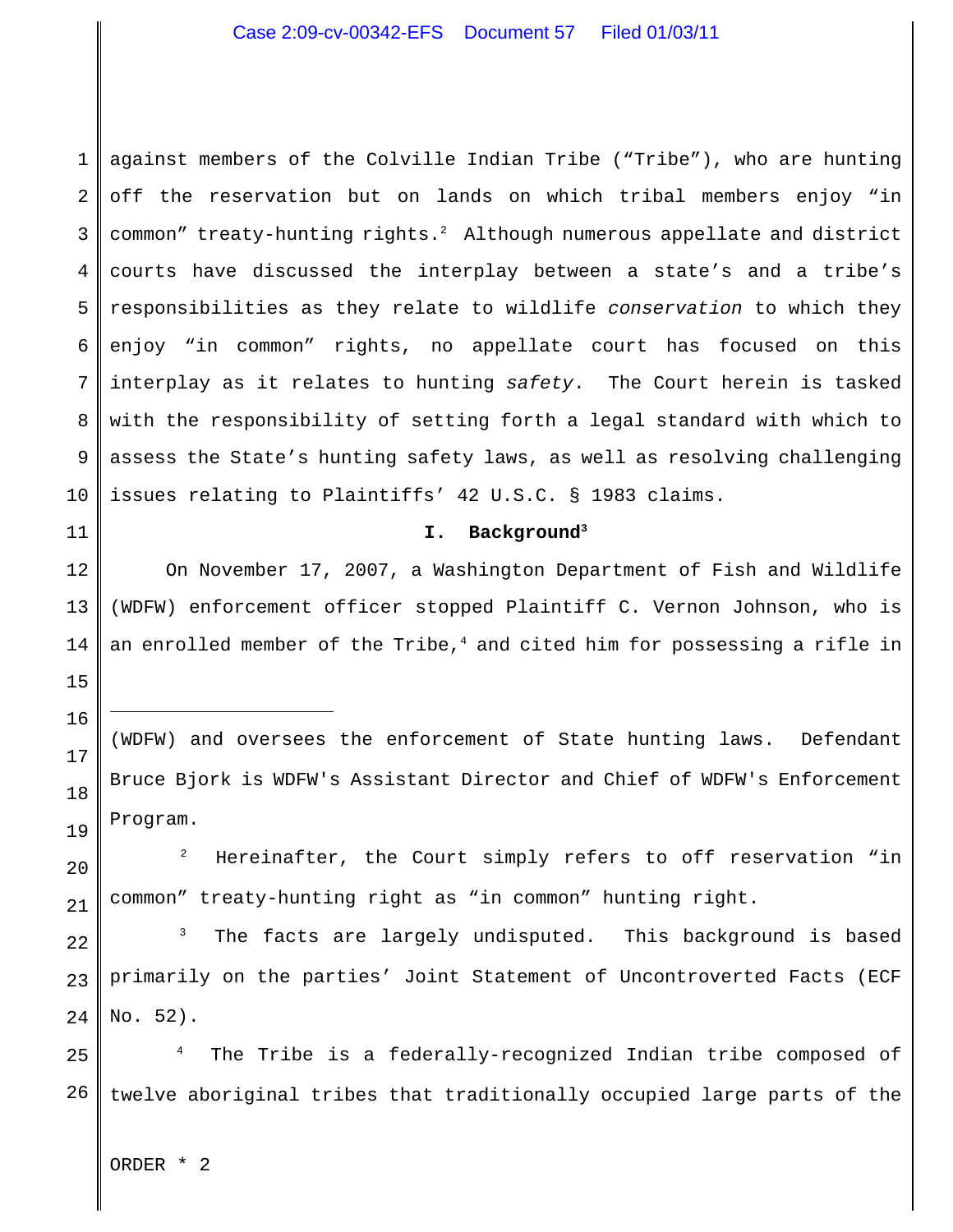1 2 3 4 5 6 7 8 9 10 11 12 a motor vehicle with a round in the magazine in violation of state law, RCW 77.15.460(1). Based on this citation, Mr. Johnson was prosecuted in Stevens County District Court. Mr. Johnson pled guilty to the misdemeanor charge; the state court imposed a \$100 fine, including court costs, and a twelve-month deferred sentence. Mr. Johnson did not appeal his conviction or sentence. His deferred twelve-month sentence expired with no violations. Not raised during the state criminal proceeding was whether the State lacked the authority to convict and sentence Mr. Johnson because the 1891 Agreement between the United States and the Tribe allows Mr. Johnson to enjoy "in common" hunting rights in the location he was cited: the north half of the Colville Reservation ("North Half"). $^5$ 

# interior Columbia River basin.

15 16 17 18 19 20 21 22 23 24 25 26 In the 1891 Agreement, the Tribe agreed to public settlement of certain lands within the North Half. The North Half encompasses approximately 1.5 million acres, which is mostly undeveloped, sparsely populated land between the Okanogan and Columbia Rivers. The largest population centers in the North Half are Tonasket, located on the Okanogan River, and Republic, in the south central part of the North Half, each of which has approximately 1,000 residents. The North Half overlaps with portions of Ferry, Okanogan, and Stevens Counties, which as a whole, are among the least densely populated counties in the State. In Okanogan and Stevens Counties, the largest population centers are outside of the North Half.

ORDER \* 3

13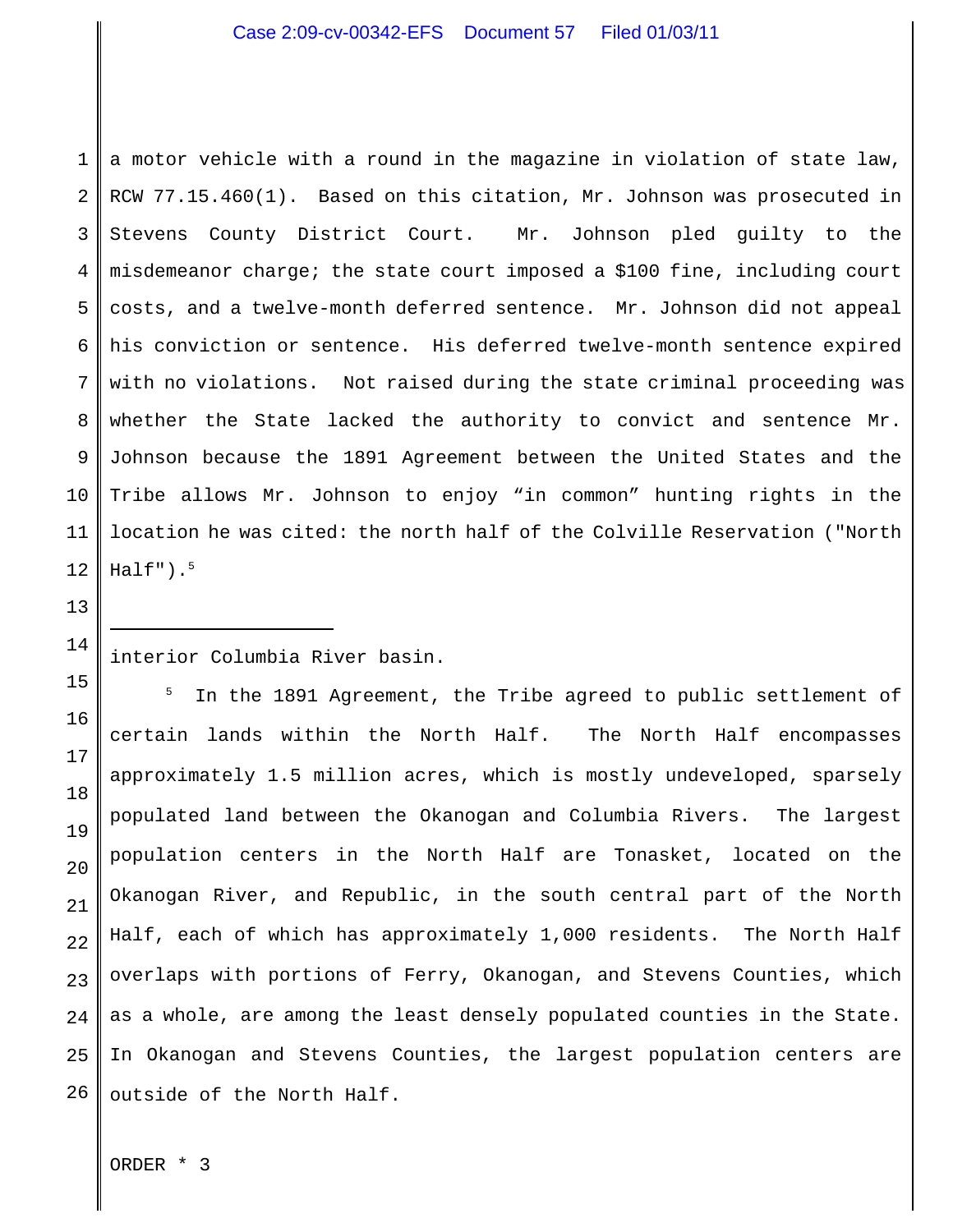Article 6 of the 1891 Agreement reserved to the Tribe a perpetual right to hunt and fish on the North Half:

It is stipulated and agreed that the lands to be allotted as aforesaid to said Indians and the improvements thereon shall not be subject, within the limitations prescribed by law, to taxation for any purpose, national, state or municipal; that said Indians shall enjoy without let or hindrance the right at all times freely to use water power and water courses belonging to or connected with the lands to be so allotted, and *that the right to hunt and fish in common with all other persons on lands not allotted to said Indians shall not be taken away or in anywise abridged*.

(Emphasis added.) Congress ratified and approved the 1891 Agreement through a series of statutes enacted between 1892 and 1911.

The population and settlement of the State and mobility of individuals have increased exponentially since the 1891 Agreement. Today, a substantial portion of North Half lands are publicly owned, including national forest land, State-owned trust land managed by the Washington Department of Natural Resources, and two wildlife areas managed by the WDFW.

Both the State and the Tribe exercise their respective sovereign police powers and have enacted laws aimed at increasing hunter safety. The Tribe's Business Council is responsible for approving tribal hunting regulations that are proposed by the Tribe's Fish and Wildlife Department, which is responsible for the day-to-day management of natural resources and hunting, and coordinating with other federal, tribal, and State regulatory agencies. The Tribe's Parks and Recreation Program has primary enforcement responsibility for hunting on the Colville Reservation. The Tribe has a court system, including a trial and appellate court, to assist with the prosecution and defense of those charged with hunting violations.

ORDER \* 4

1

2

3

4

5

6

7

8

9

10

11

12

13

14

15

16

17

18

19

20

21

22

23

24

25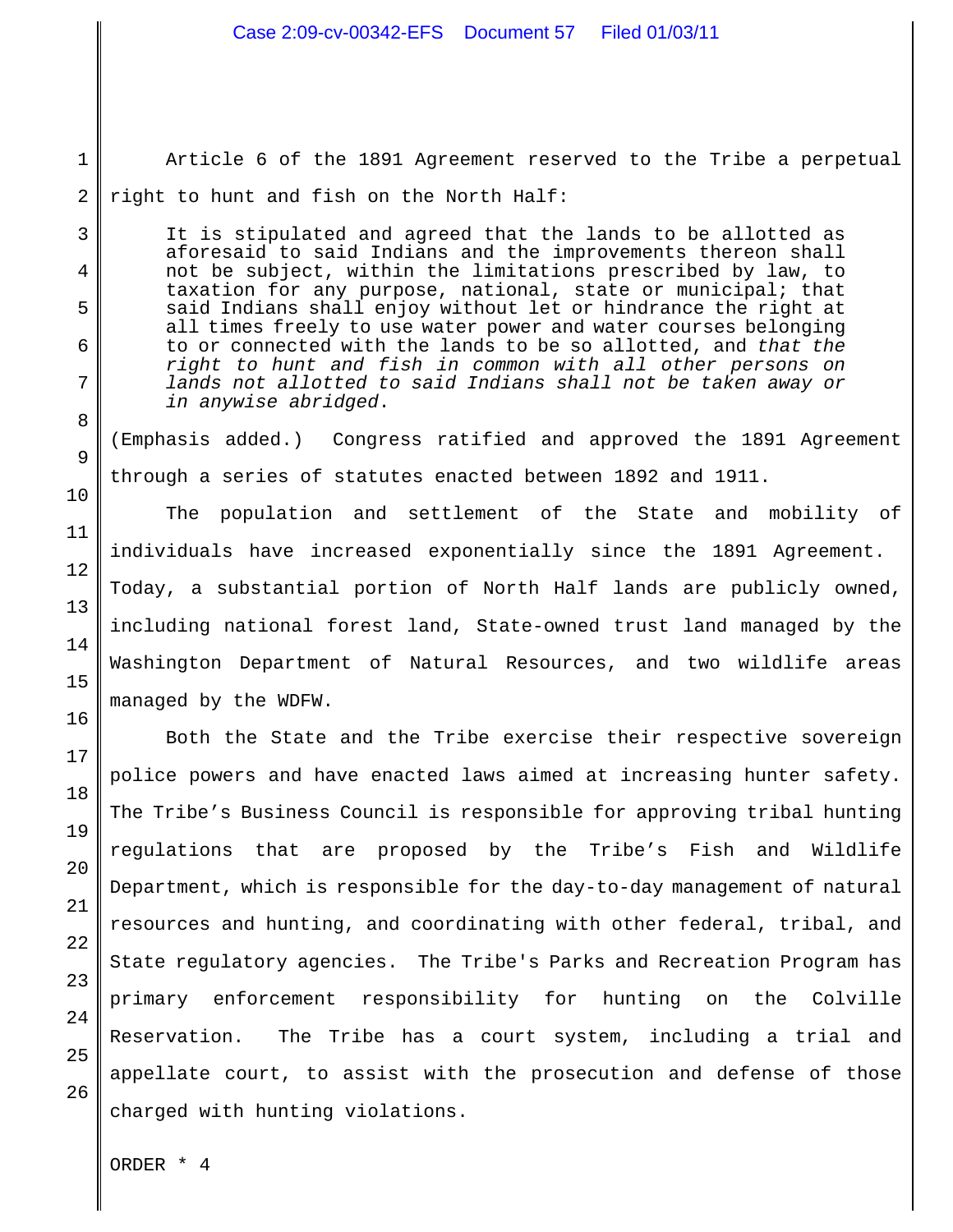1 2 3 The State also enacted hunting laws and has agents responsible for enforcing such laws. RCW 77.15.075. WDFW currently has two enforcement officers assigned to the North Half area.

Although the Tribe's<sup>6</sup> and the State's hunting laws are similar, they are not identical:

4

| 6                                      | Tribe                                                                                                                                                                                                                                                                                                                      | State                                                                                                                                                                                                                                                                                                                                                                                           |
|----------------------------------------|----------------------------------------------------------------------------------------------------------------------------------------------------------------------------------------------------------------------------------------------------------------------------------------------------------------------------|-------------------------------------------------------------------------------------------------------------------------------------------------------------------------------------------------------------------------------------------------------------------------------------------------------------------------------------------------------------------------------------------------|
| 7<br>8<br>9<br>10<br>11<br>12          | -prohibits Tribal members hunting<br>on the North Half from possessing<br>a rifle or shotgun with a shell in<br>the chamber in a motor vehicle,<br>but permits shells in an attached<br>magazine                                                                                                                           | -prohibits possession of a rifle<br>or shotgun with a shell in either<br>chamber<br>or<br>the<br>an<br>attached<br>magazine in or on a motor vehicle,<br>unless the hunter also possesses a<br>disabled<br>hunter's<br>permit<br>as<br>provided by RCW 77.32.237<br>and<br>complies with all rules of WDFW<br>concerning hunting by people with<br>disabilities, $RCW$ 77.15.460(1),<br>(4)(b)  |
| 13<br>14<br>15                         | -prohibits members from<br>negligently shooting a firearm or<br>a bow and arrow from, across, or<br>along the maintained portion of<br>any public highway in the North<br>Half                                                                                                                                             | -prohibits a person<br>from<br>negligently shooting a firearm<br>from, across, or<br>along<br>the<br>maintained portion of a public<br>highway, RCW 77.15.460(2)                                                                                                                                                                                                                                |
| 16<br>17                               | -prohibits hunting under the<br>influence of intoxicating liquor<br>or drugs                                                                                                                                                                                                                                               | -prohibits hunting under<br>the<br>influence of intoxicating liquor<br>or drugs, RCW 77.15.675(1)                                                                                                                                                                                                                                                                                               |
| 18<br>19<br>20<br>21<br>22<br>23<br>24 | -generally prohibits hunting<br>outside of the period between<br>one-half hour before sunrise and<br>one-half hour after sunset except<br>for black bear, cougar, bobcat,<br>raccoon and skunk, which may be<br>hunted at any time, including with<br>the use of an artificial light of<br>no more than 10,000 candlepower | -prohibits hunting for<br>most<br>species outside of the<br>period<br>between one-half hour<br>before<br>sunrise and one-half hour after<br>sunset, WAC 232-12-289<br>-prohibits a person from hunting<br>big game with the<br>aid<br>of a<br>spotlight or other<br>artificial<br>$light,$ RCW $77.15.450(1)$ .<br>"Big<br>game" includes elk, deer, moose,<br>mountain goat, caribou, mountain |
| 25<br>26                               | 6<br>chart<br>The<br>regulations.                                                                                                                                                                                                                                                                                          | includes the Tribe's 2009-10<br>hunting<br>season                                                                                                                                                                                                                                                                                                                                               |
|                                        | ORDER * 5                                                                                                                                                                                                                                                                                                                  |                                                                                                                                                                                                                                                                                                                                                                                                 |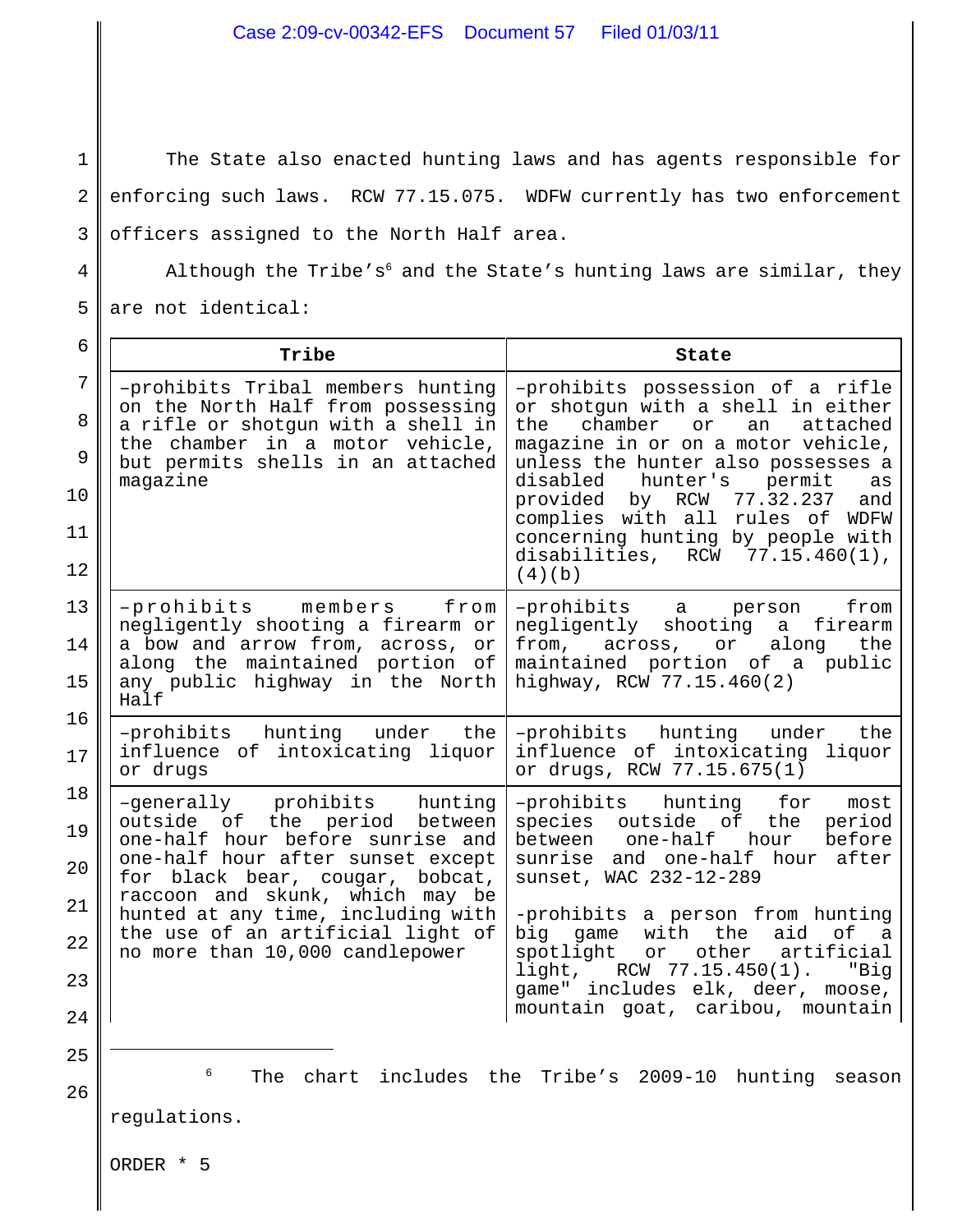| 2                |                                                                                                                                                                                                                                                   | sheep, pronghorn antelope, cougar,<br>and bear, RCW 77.08.030                                                                                                                                                                                                                                                    |
|------------------|---------------------------------------------------------------------------------------------------------------------------------------------------------------------------------------------------------------------------------------------------|------------------------------------------------------------------------------------------------------------------------------------------------------------------------------------------------------------------------------------------------------------------------------------------------------------------|
| 3<br>4<br>5<br>6 | -recommends, but does not require,<br>that members hunting on the North<br>during the State's modern<br>Half<br>firearm hunting season for deer or<br>elk wear a minimum of 400 square<br>inches of florescent hunter orange<br>exterior clothing | -requires hunters to wear at least<br>400 square inches of fluorescent<br>hunter orange clothing<br>when<br>hunting deer or elk during the<br>State's modern firearm season or<br>when hunting certain other species<br>when the same areas are open for<br>modern firearm deer or elk season,<br>WAC 232-12-055 |
| 8<br>9<br>10     | -authorizes only disabled hunters<br>to shoot from within a<br>motor<br>vehicle and places restrictions on<br>such hunting                                                                                                                        | -prohibits possession of a loaded<br>firearm in or on a motor vehicle,<br>$77.15.460(1)$ , implicitly<br>RCW<br>making shooting from a vehicle<br>unlawful. State law does provide<br>an exception for disabled hunters.<br>RCW $77.15.460(4)(b)$ ;<br>WAC<br>$232 - 12 - 828(5)$ , (6)                          |

Mr. Johnson and the Tribe bring this lawsuit to obtain equitable relief preventing the State from applying its hunting laws to tribal members exercising their "in common" hunting rights. Thereafter, the State filed a Motion to Dismiss Plaintiffs' § 1983 Claims (ECF No. [26](https://ecf.waed.uscourts.gov/doc1/19501384188)) and the parties filed cross Motions for Partial Summary Judgment Re: Legal Standard (ECF Nos. [16](https://ecf.waed.circ9.dcn/cgi-bin/show_doc.pl?caseid=48902&de_seq_num=58&dm_id=1294998&doc_num=16&pdf_header=1) & [29](https://ecf.waed.circ9.dcn/cgi-bin/show_doc.pl?caseid=48902&de_seq_num=94&dm_id=1312418&doc_num=29&pdf_header=1)). On June 23, 2010, the Court heard oral argument on the motions.<sup>7</sup> At the hearing, the Court inquired as to the impact of *Heck v. Humphrey* ("*Heck*"), 512 U.S. 477 (1994), on Mr. Johnson's 42 U.S.C. § 1983 claim; leave was given to file post-hearing briefs on this issue. After reviewing the submitted material and relevant authority and hearing from counsel, the Court is fully informed.

24

25

26

12

13

14

15

16

17

18

19

20

21

22

23

The Tribe and Mr. Johnson, who was present, were represented by John Arum, Joshua Osborne-Klein, and Timothy Woolsey. Joseph Shorin, III and Matthew Kernutt appeared the State's behalf.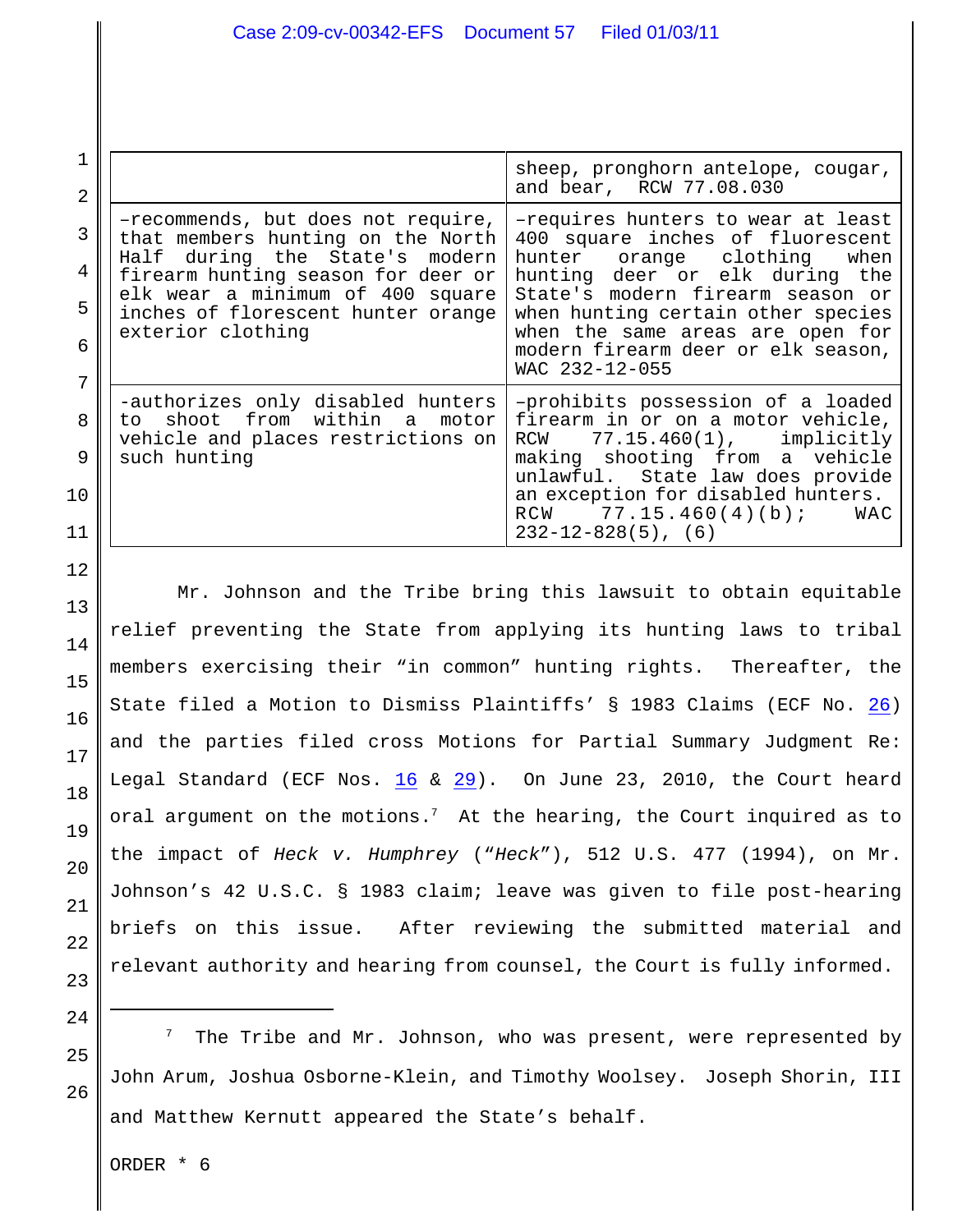1 2 3 As explained below, the Court dismisses the Tribe's § 1983 claim, allows Mr. Johnson to pursue his § 1983 claim, and sets forth the legal standard with which to assess the State hunting safety laws.

4

## **II. Defendants' Motion to Dismiss Plaintiffs' § 1983 Claims**

5 6 7 8 9 10 11 12 13 14 15 16 17 The State seeks dismissal of Plaintiffs' 42 U.S.C. § 1983 claims on the grounds that 1) the Tribe a) is not a "person" as defined by § 1983 and b) may not maintain a § 1983 action as *parens patriae* for tribal members, and 2) Mr. Johnson may not bring a § 1983 action based on a communally-held hunting right. Plaintiffs respond that the Tribe may bring a *parens patriae* § 1983 action on its members' behalf and that Mr. Johnson may pursue a § 1983 claim because the State violated his personally-held federally-recognized hunting right. At the hearing, the Court raised the issue of whether, even if Mr. Johnson has standing to bring a § 1983 claim, his claim is barred by *Heck*. As set forth below, the Court finds, while the Tribe may not pursue a § 1983 action, Mr. Johnson has standing to bring a § 1983 action and *Heck*'s favorabletermination rule does not apply.

#### 18 **A. Standard**

19 20 21 22 23 24 25 26 A lawsuit is to be dismissed under Federal Rule of Civil Procedure 12(b)(6) if it fails to state a claim for relief that is plausible on its face. Fed. R. Civ. P. 12(b)(6) (2010). "[A] complaint [that] pleads facts that are 'merely consistent with' a defendant's liability" fails to satisfy the "plausible" standard. *Ashcroft v. Iqbal*, 129 S. Ct. 1937, 1949 (2009) (quoting *Bell Atl. Corp. v. Twombly*, 550 U.S. 544, 557 (2007)). In conducting its analysis, a court need not accept a plaintiff's legal conclusions as true, but must accept the alleged facts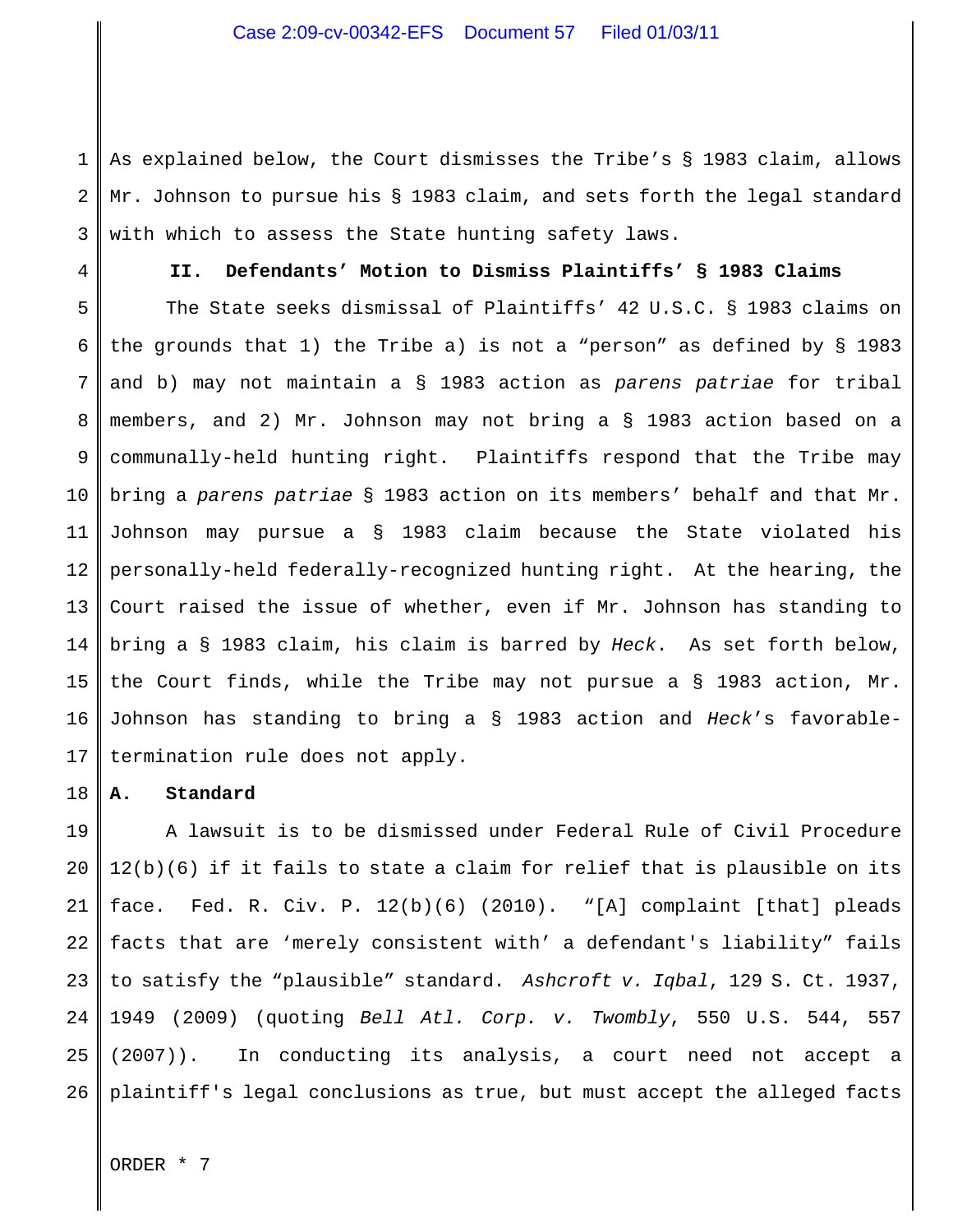1 2 as true and construe all inferences from them in the light most favorable to the plaintiff. *Id.* at 1949-50.

**B. Mr. Johnson**

3

11

17

18

19

20

22

23

24

25

4 5 6 7 8 9 10 Mr. Johnson seeks injunctive relief<sup>8</sup> under 42 U.S.C. § 1983<sup>9</sup> preventing the State from enforcing State hunting safety laws against him on the grounds that the State's citation and prosecution of these hunting offenses violate his "in common" hunting rights. To maintain this § 1983 claim, Mr. Johnson must bypass two hurdles. First, he must establish that he has standing to bring a § 1983 claim. Second, he must show that *Heck*'s favorable-termination rule does not apply to his § 1983 claim.

1. Standing

12 13 14 15 16 Relying upon *Skokomish Indian Tribe v. United States* ("*Skokomish*"), 410 F.3d 506 (9th Cir. 2005), the State argues that Mr. Johnson does not have standing to assert a § 1983 action for an alleged deprivation of the "in common" hunting right because a tribal member may not seek vindication under § 1983 for the deprivation of a *communal* tribal right.

Mr. Johnson and the Tribe also seek reasonable attorneys' fees and costs pursuant to 42 U.S.C. § 1988.

21

Section 1983 provides:

Every person who, under color of any statute, ordinance, regulation, custom, or usage, of any State or Territory or the District of Columbia, subjects, or causes to be subjected, any citizen of the United States or other person within the jurisdiction thereof to the deprivation of any rights, privileges, or immunities secured by the Constitution and laws, shall be liable to the party injured in an action at law, suit in equity, or other property proceeding for redress, . . . .

26

42 U.S.C. § 1983.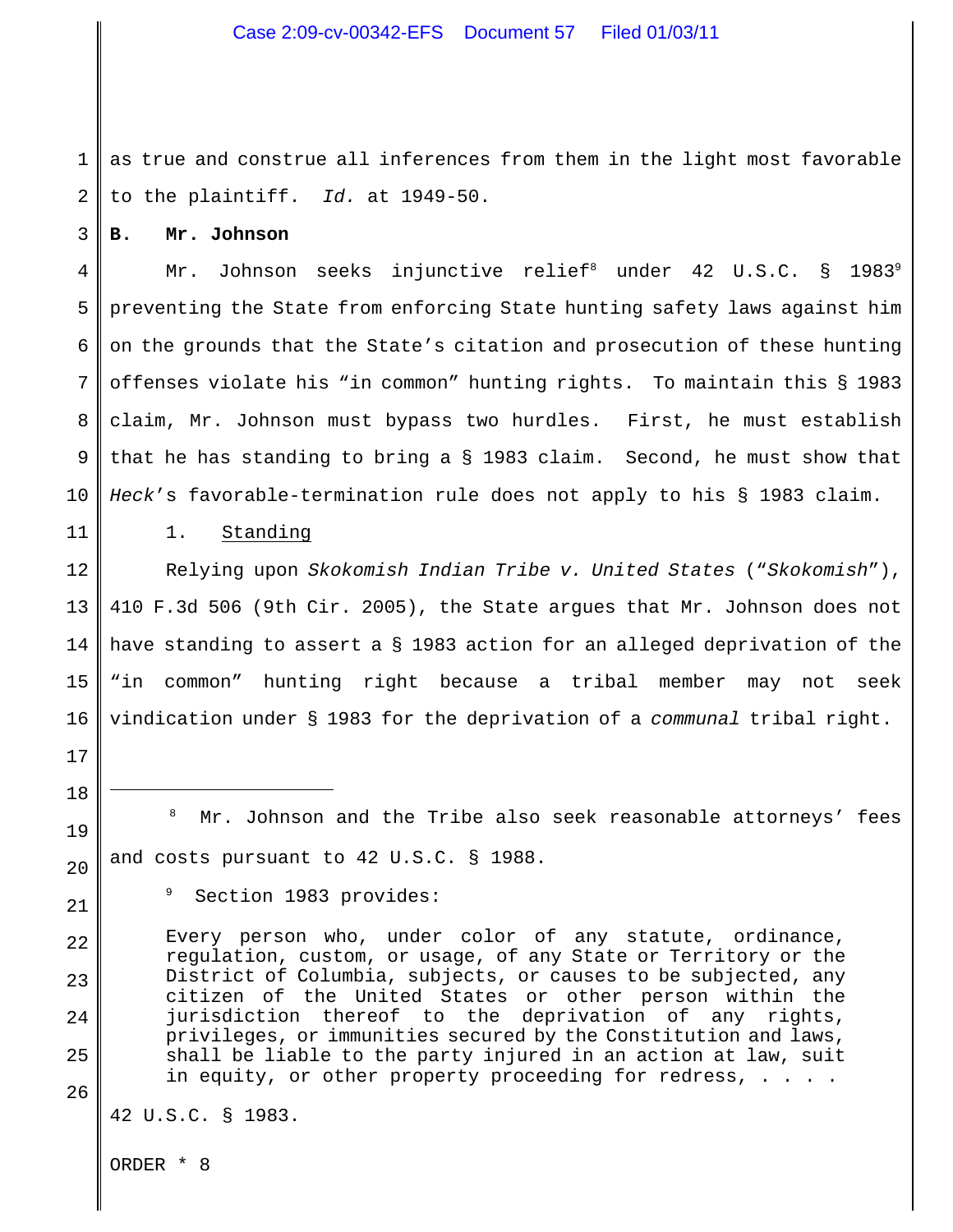1 2 Mr. Johnson responds that *Skokomish* is not on point and instead relies on *Romero v. Kitsap County*, 931 F.2d 624, 626 (9th Cir. 1991).

3 4 5 6 7 In *Skokomish*, both the tribe and individual tribal members attempted to bring a § 1983 action against a city and a public utility for their actions in connection with the installation of dams, reservoirs, and other water projects, which flooded the reservation and caused substantial damage. In pertinent part, the Ninth Circuit stated:

The Tribe's treaty-based rights do not give rise to individual actions cognizable under section 1983. As we stated in *Settler v. Lameer*, 507 F.2d 231, 237 (9th Cir. 1974), with regard to fishing rights similar to those that the Tribe's members assert here, "the fishing rights reserved in [the treaty] are communal rights of the Tribe, even though the individual members benefit from those rights." *See also Whitefoot v. United States*, 155 Ct.Cl. 127, 293 F.2d 658, 663 (1961) (noting that "interests in . . . fisheries are communal, subject to tribal regulation"). Because the Tribe's members seek to vindicate communal, rather than individual rights, they do not have cognizable section 1983 claims against the City or TPU.

*Id.* at 515-16 (nn.7-8 omitted). The language utilized by the Ninth Circuit in the body of its opinion is broad and appears to stand for the proposition asserted by the State: Mr. Johnson may not pursue his § 1983 action for violation of a treaty right. However, this broad language is limited by footnote eight, which states:

In *Romero v. Kitsap Count*y, 931 F.2d 624 (9th Cir. 1991), we acknowledged that section 1983 claims for deprivations of treaty rights may be cognizable "under specified circumstances," *id.* at 627 n.5 (citing *Hoopa Valley* [*Tribe v. Nevins*], 881 F.2d [657,] 661-63 [9th Cir. 1989]), but we offered no additional insight into the issue. *Romero* itself was brought by, among others, individual tribal members who were arrested for gathering shellfish in areas they claimed were treaty-protected. The individuals brought suit under section 1983 against the officers who arrested them. This was a traditional section 1983 suit for unlawful arrest, clearly distinguishable from our case.

26 *Id.* at 516 n.8.

ORDER \* 9

8

9

10

11

12

13

14

15

16

17

18

19

20

21

22

23

24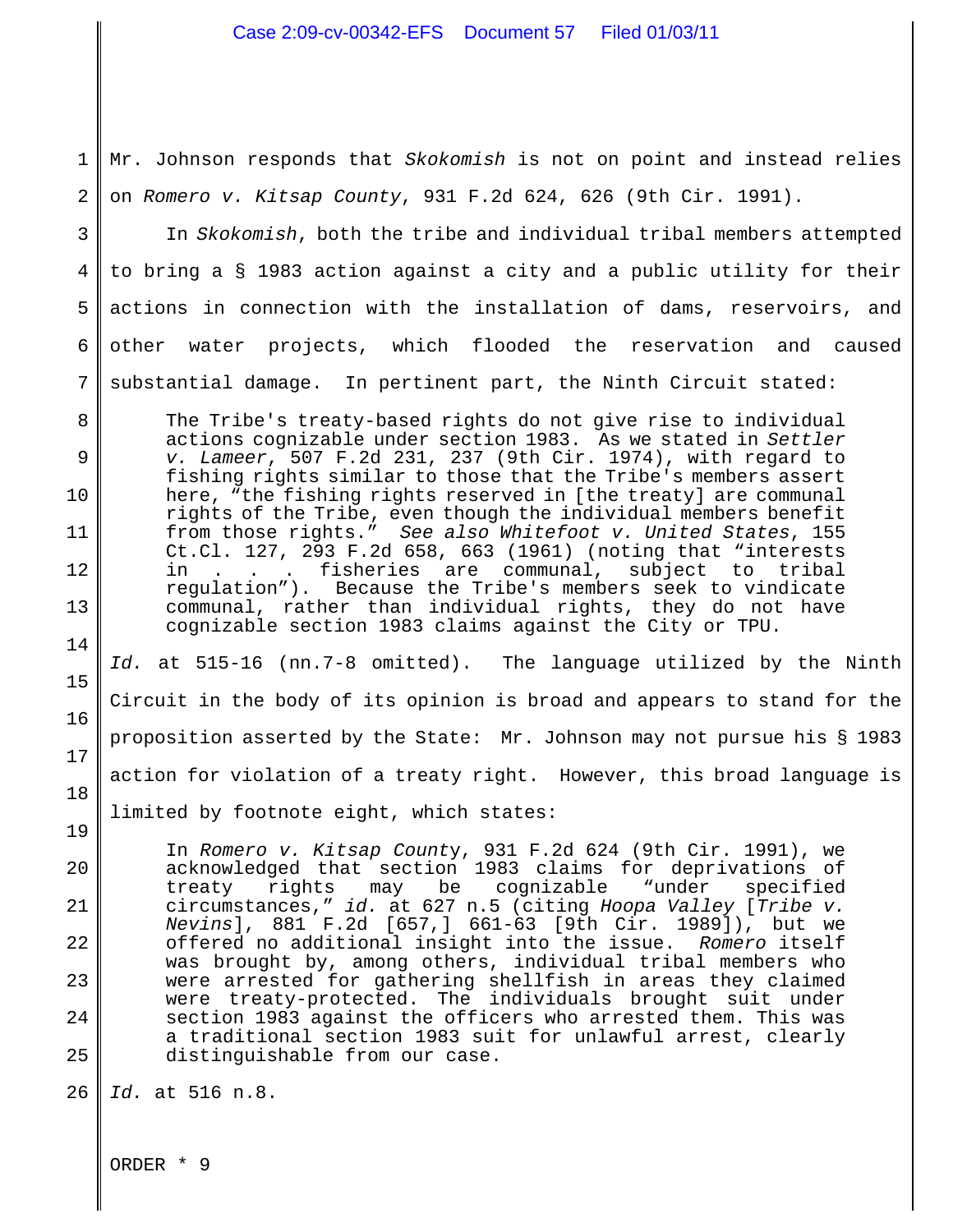### Case 2:09-cv-00342-EFS Document 57 Filed 01/03/11

1 2 3 4 5 6 7 Here, state action was taken directly against Mr. Johnson: he was arrested and convicted of a state offense. Accordingly, his § 1983 claim is akin to that in *Romero* and unlike the generic state action in *Skokomish*. Therefore, the Court finds Mr. Johnson has standing to bring his § 1983 claim based on the alleged unlawful state citation and conviction in violation of the federally-secured treaty hunting right.<sup>10</sup> Defendants' motion is **denied in part**.

8

15

### 2. *Heck*'s Favorable-Termination Rule

9 10 11 12 13 14 Because Mr. Johnson has standing to pursue the § 1983 claim, the Court must determine whether Mr. Johnson, who received a deferred twelvemonth sentence for possessing a rifle in a motor vehicle with a round in the magazine, is required to satisfy *Heck*'s favorable-termination rule in order to obtain the requested equitable relief. As explained below, the Court determines the favorable-termination rule does not apply.

16 17 18 19 20 21 22 23 24 25 26 This ruling is also consistent with criminal law, wherein a 10 criminal defendant may seek dismissal of the indictment on the grounds that the alleged offense violates a federally-secured treaty hunting and/or fishing right. *See United States v. Dion*, 476 U.S. 734, 735-36 (1986) (addressing defendant's argument that federal statutes violated a treaty-hunting right); *United States v. Williams*, 898 F.2d 727 (9th Cir. 1990) (allowing defendant to challenge state conviction on the grounds that it violated a treaty-hunting right). *See also United States v. Fox*, 573 F.3d 1050 (10th Cir. 2009) (rejecting government's argument that hunting right was not a right enjoyed by the tribal member but rather a treaty communal right).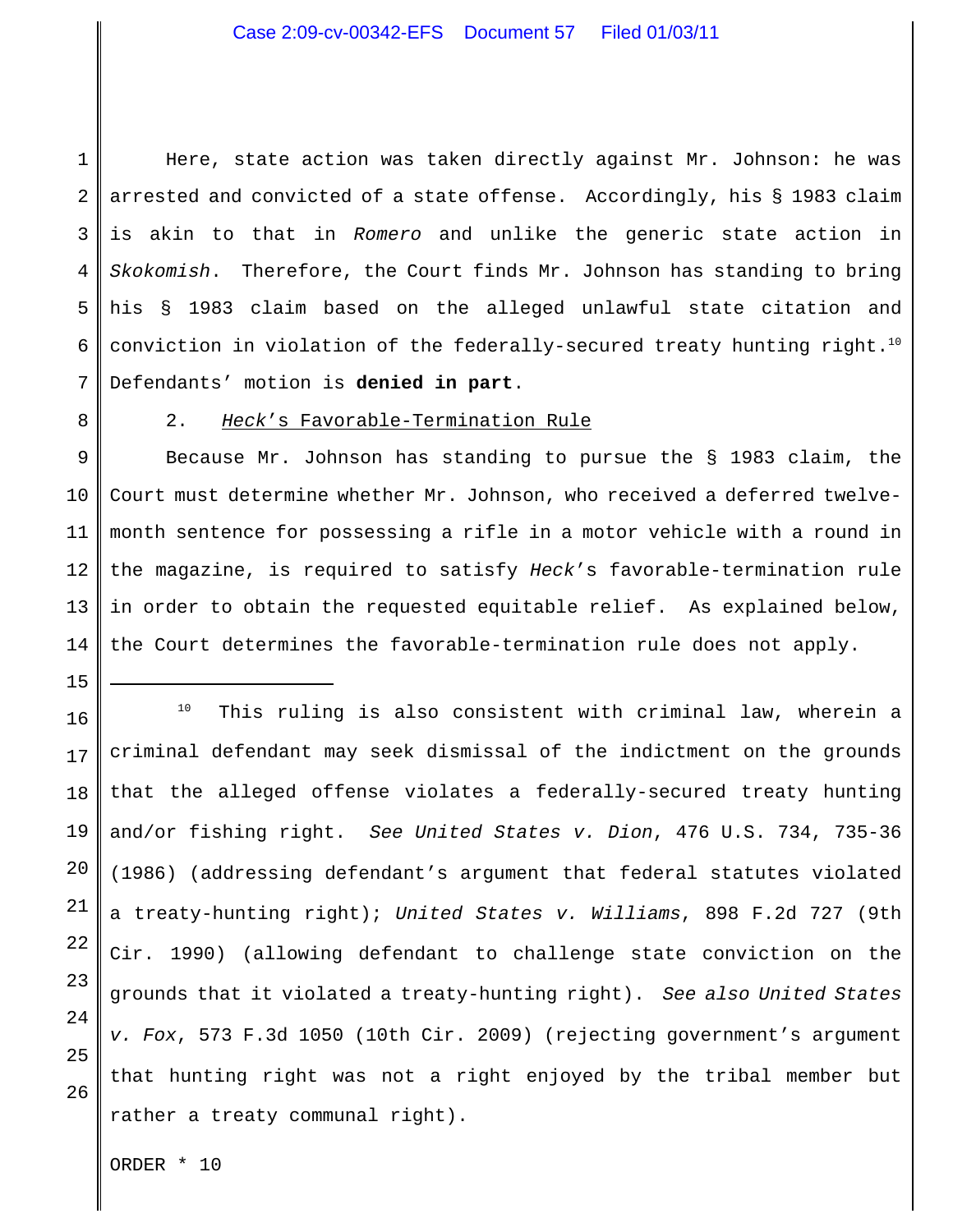1 2 3 4 5 6 7 8 9 10 11 12 13 14 15 16 The purpose of the favorable-termination rule is to harmonize the two main federal avenues of relief from state action: a petition for habeas corpus, 28 U.S.C. § 2254, and a complaint under the Civil Rights Act, 42 U.S.C. § 1983. *See Wilkinson v. Dotson*, 544 U.S. 74, 77-78 (2005). Habeas corpus is the province for challenges to the validity of any confinement or to particulars affecting its duration. *Preiser v. Rodriguez*, 411 U.S. 475, 500 (1973). A § 1983 action requests relief from state action that deprived one of a federal right. The favorabletermination rule was developed to ensure that an individual who is, or was, in custody pursues the stringent time requirements for habeas relief before filing a § 1983 action, *Huftile v. Miccio-Foncesco*, 410 F.3d 1136, 1137 (9th Cir. 2005). The favorable-termination rule, as developed by subsequent *Heck* cases, requires an individual who is, or was, in custody and is seeking relief that necessarily implies the invalidity of his conviction or sentence to establish that the conviction or sentence was already invalidated. *Id.* at 1139-40.

17 18 19 20 Here, Mr. Johnson was never "in custody" in connection with his misdemeanor conviction for unlawfully possessing a firearm in a vehicle. Mr. Johnson paid the imposed \$100 fine, and it is undisputed that the deferred twelve-month sentence, $^{11}$  which required him to not commit further

21 22

23

24

25

26

 $11$  A deferred sentence was allowed for this misdemeanor offense pursuant to RCW 3.66.067. During the pendency of the deferral, Mr. Johnson's guilty plea could have been withdrawn and the charges dropped. However, there is no evidence that this occurred. Accordingly, Mr. Johnson's conviction stands.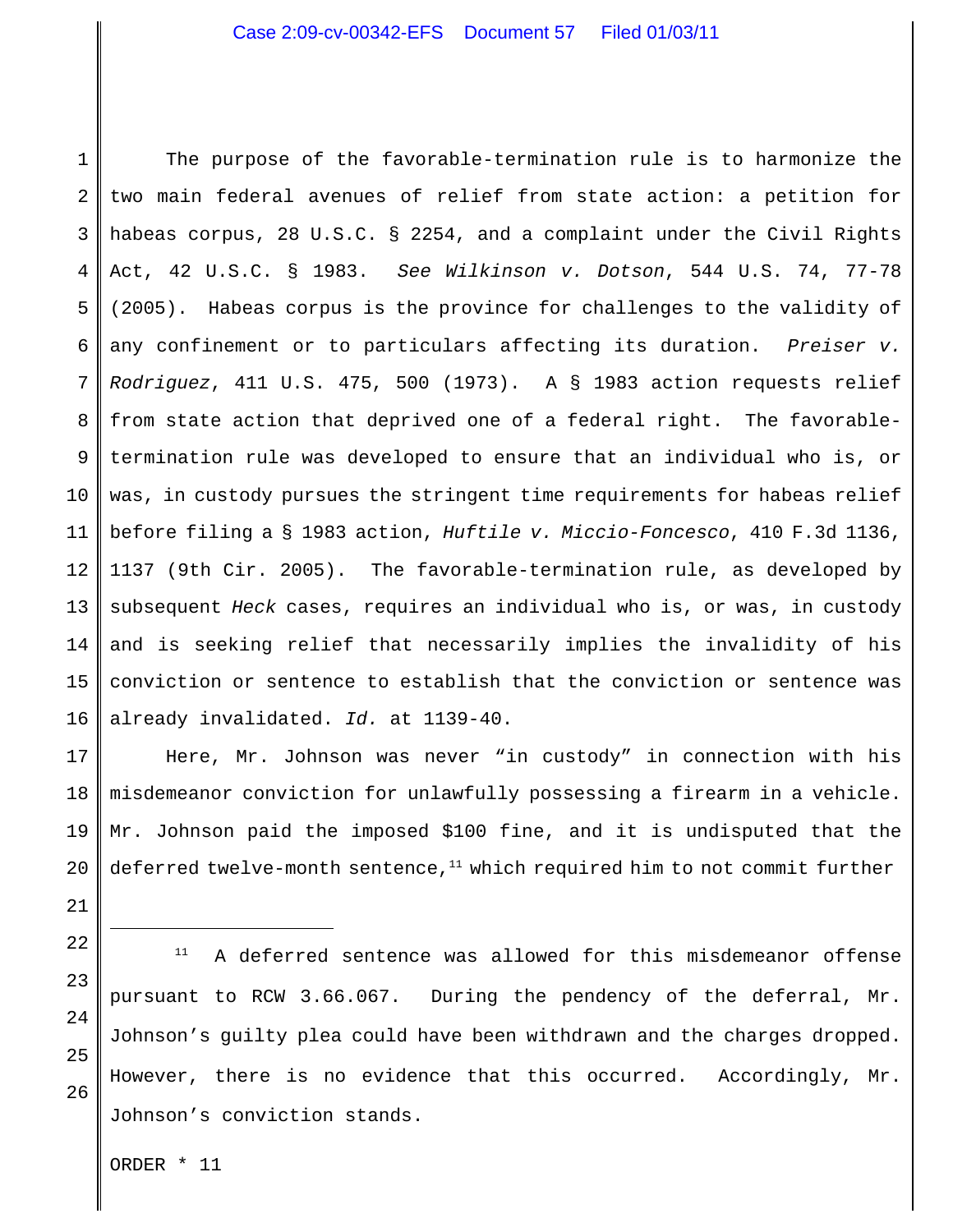1 2 3 4 5 6 7 8 9 10 11 12 13 hunting violations and to appear for a review hearing, has expired. Mr. Johnson's freedom was never significantly confined or restrained. *Compare Jones v. Cunningham*, 371 U.S. 236 (1963) (finding that conditions imposed on a parolee were sufficient to constitute "in custody"), *with Henry v. Lungren*, 164 F.3d 1240, 1241-42 (9th Cir. 1999) (holding that an individual, who is required to register as a sex offender, is not "in custody"); *see also Dremann v. Francis*, 828 F.2d 6, 7 (9th Cir. 1987) (recognizing that a fine typically does not meet the "in custody" requirement). Under these circumstances, the Court finds Mr. Johnson was never "in custody" and, therefore, the favorable-termination rule does not apply. *See also Haddad v. California*, 64 F. Supp. 2d 930 (C.D. Cal. 1999) (holding that *Heck*'s favorable-termination rule did not apply because Haddad was not in custody as a result of his traffic conviction).

14 15 16 Because the favorable-termination rule does not apply and Mr. Johnson has standing to bring his § 1983 claim, the State's motion to dismiss Mr. Johnson's § 1983 claim is **denied**.

#### 17 **C. The Tribe**

18 19 20 21 22 23 24 25 26 The State also seeks dismissal of the Tribe's § 1983 claim, which seeks the same injunctive relief as Mr. Johnson but applicable to all tribal members. The State relies on *Skokomish* and *Inyo County v. Paiute-Shoshone Indians*, 538 U.S. 701 (2003), to argue that the Tribe is not a "person" under § 1983 because it is vindicating a communal right held by the sovereign. In response, the Tribe acknowledges that it is not a "person" under the circumstances but maintains that it may pursue a § 1983 action as *parens patriae*. As explained below, the Court agrees with the State that the Tribe may not pursue this claim.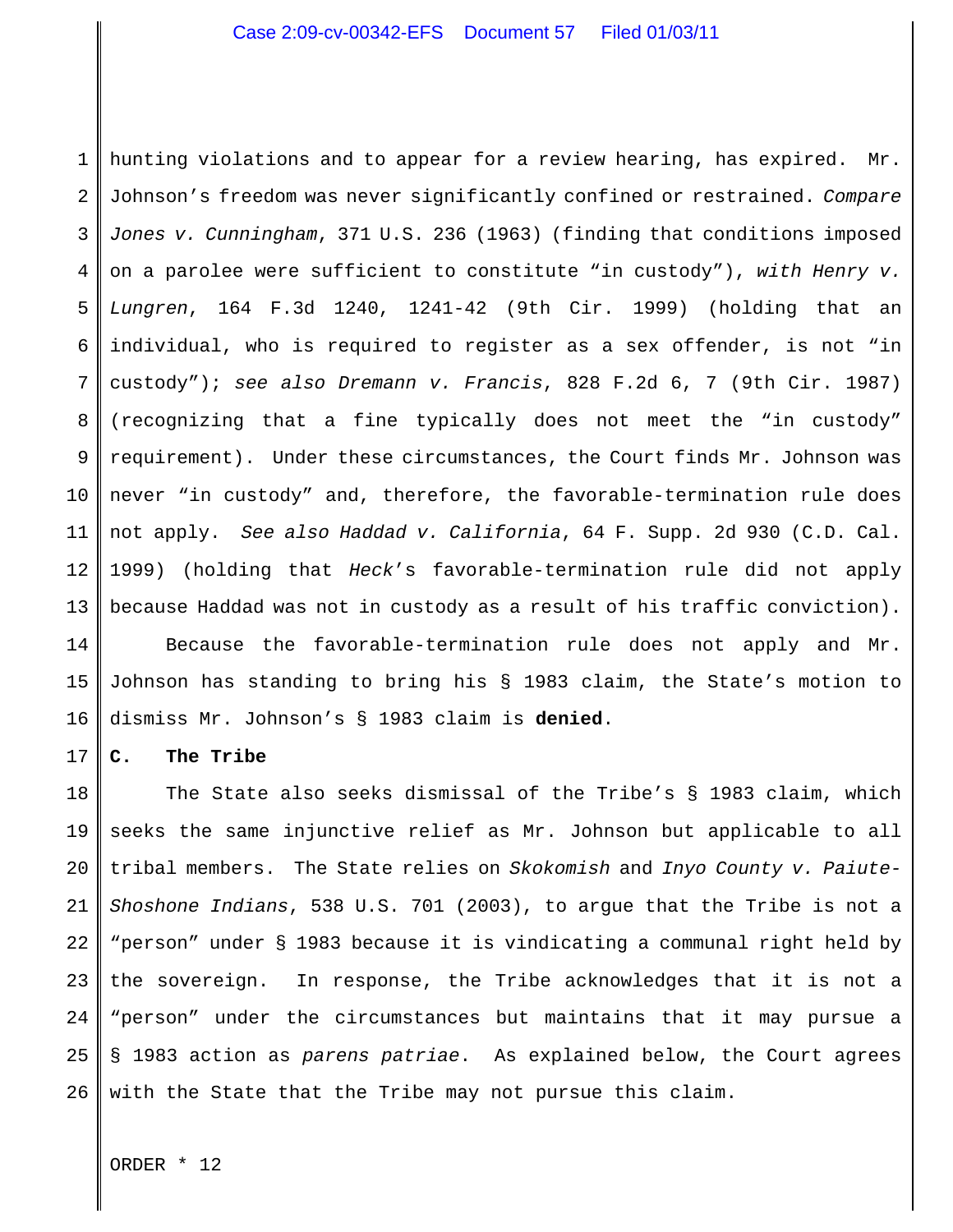1 2 3 4 5 6 7 8 9 10 In *Inyo County*, the Supreme Court determined that a tribe could not pursue a § 1983 action challenging the county's actions to obtain tribal casino employment records. 538 U.S. at 711. The Supreme Court ruled, "[q]ualification of a sovereign as a 'person' who may maintain a particular claim for relief depends not 'upon a bare analysis' of the word 'person,' but on the 'legislative environment' in which the word appears." *Id.* Because the tribe was advancing its *sovereign* right to withhold evidence relevant to a criminal investigation, the Supreme Court determined, under the circumstances before it, that the tribe was not a person as defined by § 1983. *Id.* at 712.

11 12 13 14 15 16 17 18 19 20 21 22 Thereafter, the Ninth Circuit in *Skokomish* determined the tribe could not bring a § 1983 action to advance communal fishing rights because the tribe's ability to enter into the treaty with the federal government was a sovereign right. In reaching this conclusion, the Ninth Circuit "[r]ecogniz[ed] that '[s]ection 1983 was designed to secure private rights against government encroachment,' as well as the 'longstanding interpretive presumption that "person" does not include the sovereign.'" 410 F.3d at 514-15. *Cf. Lac Courte Oreilles Band of Lake Superior Chippewa Indians v. Wisconsin* ("*Lac Courte Oreilles*"), 663 F. Supp. 682, 291 (W.D. Wis. 1987) (holding that the tribe was a "person" within the meaning of § 1983 when seeking vindication for the deprivation of a treaty-based usufructuary right<sup>12</sup>).

25 26  $12$  A usufructuary right is "the right to make a modest living by hunting and gathering off the land." *United States v. Bresette*, 761 F. Supp. 658, 660 (D. Minn. 1991).

ORDER \* 13

23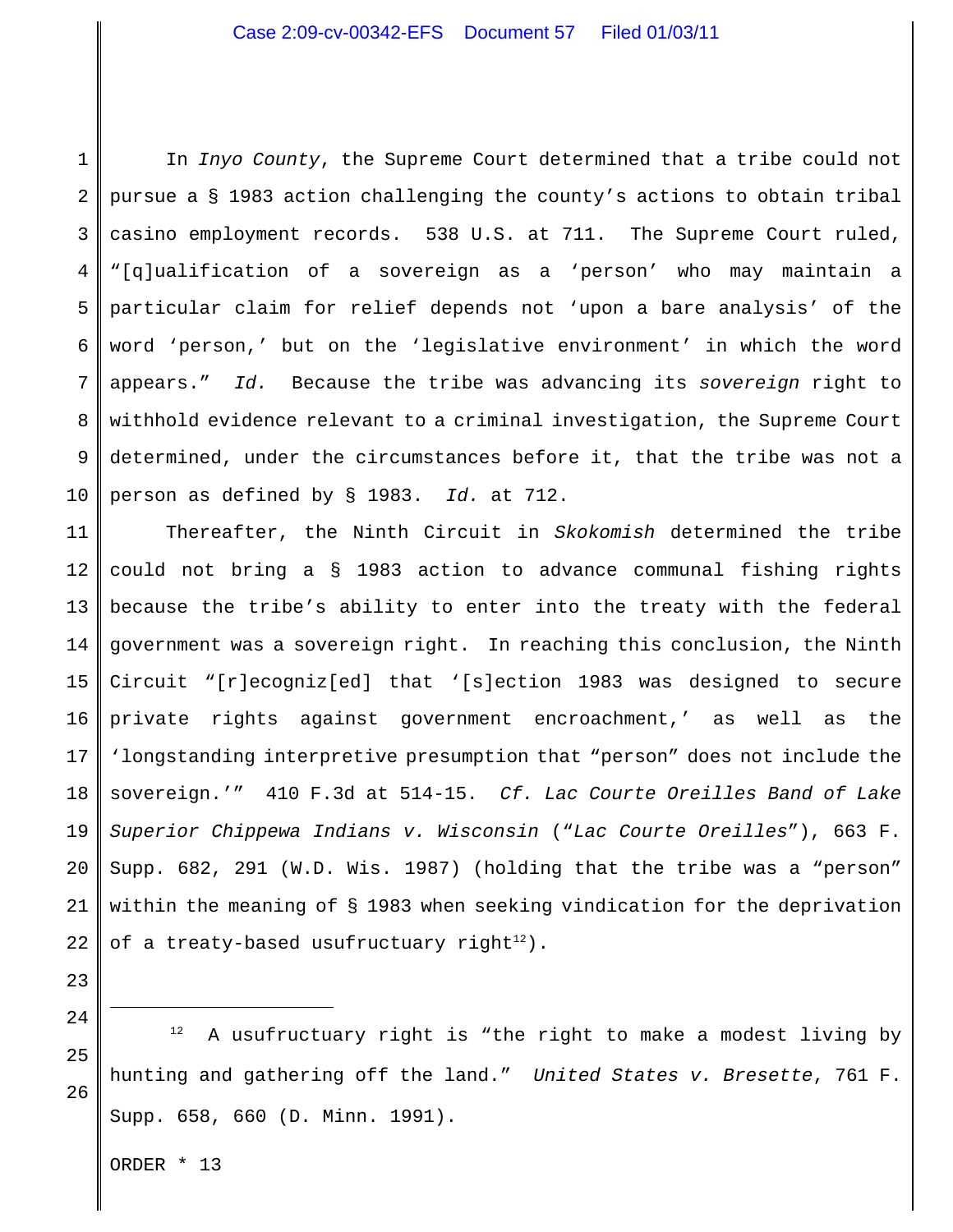1 2 3 4 5 6 7 8 9 10 11 12 13 14 15 16 17 18 19 20 Under the circumstances of this case, the Tribe properly concedes that it is not a "person" under § 1983 as defined by the Ninth Circuit. The Court also concludes that the Tribe may not bring a § 1983 claim as *parens patriae* as requested by the Plaintiffs. "*Parens patriae* is a doctrine whereby a sovereign . . . may in appropriate circumstances sue as 'parent of the country' to vindicate interests of their citizens. However, the entity purporting to advance the claim must be acting on behalf of the collective interests of all its citizens." *Navajo Nation v. Super. Ct. of the State of Wash. for Yakima County*, 47 F. Supp. 2d 1233, 1240 (E.D. Wash. 1999). *See Alaska v. Native Vill. of Curyung*, 151 P.3d 388 (Alaska 2006) (allowing village to bring § 1983 action as *parens patriae* to prevent future violations of the Adoption Act and the Indian Child Welfare Act). The Tribe is precluded from pursuing its *parens patriae* claim because the Ninth Circuit in *Skokomish* ruled that individual tribal members do not hold an interest in communal tribal usufructuary rights. There is no evidence in the record that the State has cited tribal members other than Mr. Johnson for hunting offenses when exercising their "in common" hunting rights. Accordingly, tribal members have not had state action taken against them for which the Tribe may vindicate those interests as *parens patriae*.

21

# **D. Conclusion**

22 23 24 As explained above, the Tribe's § 1983 claim is dismissed, while Mr. Johnston's § 1983 claim survives. The State's motion to dismiss is **granted and denied in part**.

25 ///

26 //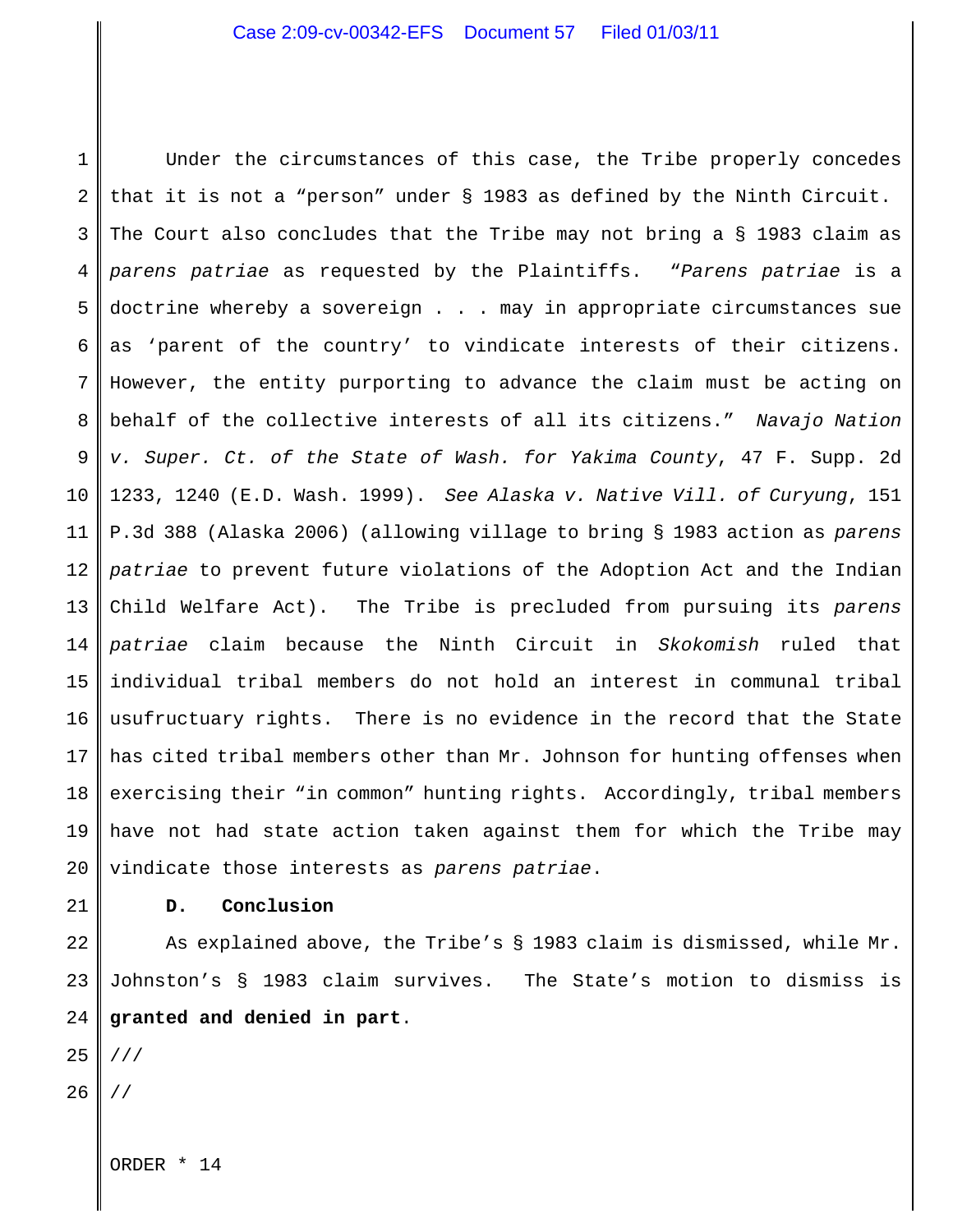**III. Cross Motions for Partial Summary Judgment Re: Legal Standards** Through their respective motions, the parties and the amici tribes $13$ seek guidance as to what legal standard applies to determine whether the State's hunting-safety laws apply to tribal members exercising "in common" hunting rights on the North Half. The Tribe<sup>14</sup> submits that state regulation of "in common" hunting rights should be permitted only if necessary for conservation purposes, but not for public health and safety

20 21 22 23 24 25  $13$  The amici tribes are the Tulalip Tribe, Muckleshoot Tribe, Port Gamble S'Klallam and Jamestown S'Klallam Tribes, Puyallup Tribe of Indians, Sauk-Suiattle Indian Tribe, Lower Elwha Klallam Tribe, Lummi Nation, Nisqually Indian Tribe, Swinomish Indian Tribal Community, Squaxin Island Tribe, Skokomish Indian Tribe, Stillaguamish Tribe of Indians, and Suquamish Indian Tribe. The applicable treaties are the Treaty with the Quinault (Treaty of Olympia), July 1, 1855, 12 Stat. 971; Treaty of Point Elliott, Jan. 22, 1855, 12 Stat. 927; Treaty of Medicine Creek, Dec. 26, 1854, 10 Stat. 1132; Treaty with the Makah (Treaty of Neah Bay), Jan. 31, 1855, 12 Stat. 939; and Treaty of Point No Point, Jan. 26, 1855, 12 Stat. 933. The amici tribes encourage the Court to adopt the Colville Tribe's position because 1) the State fails to recognize the unique federal, state, and tribal statuses and the relationships between these entities, and 2) the State's proposed "incidental effects" standard would impose a new requirement.

 $14$  The Court refers to Plaintiffs and amici tribes collectively as "the Tribe" for purposes of the summary judgment motions.

ORDER \* 15

26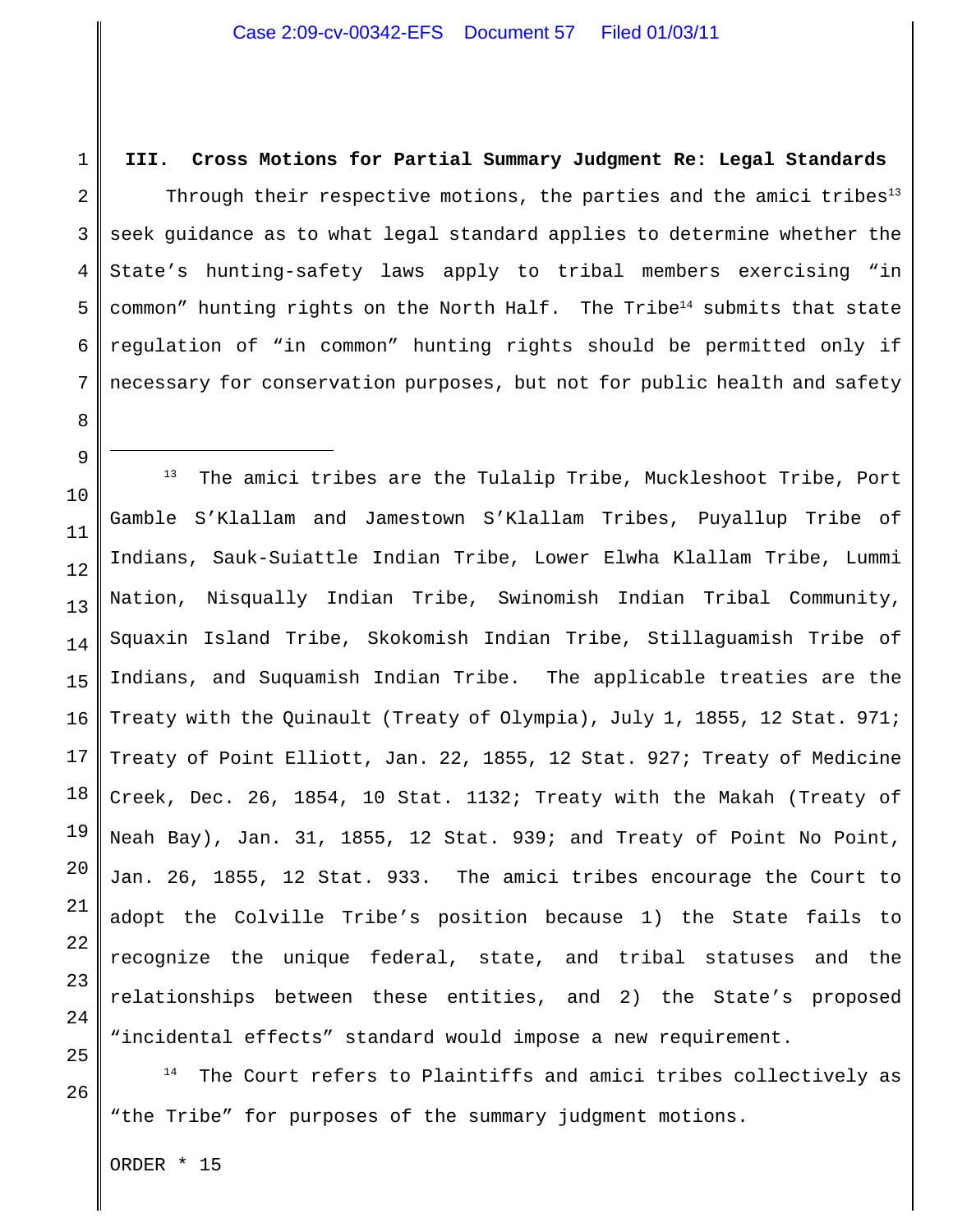1 2 3 purposes.<sup>15</sup> If the Court allows the State to enforce public safety laws against tribal members exercising their "in common" hunting rights, the Tribe proposes that the State must show:

- 1) the law does not discriminate against the Indian tribe;
	- 2) the law is required to prevent a demonstrable and imminent threat to public health or safety;
		- 3) the measure is appropriate to its purpose;
		- 4) existing tribal regulation or enforcement is inadequate to prevent the demonstrable and imminent threat to public health or safety; and
	- 5) adequate protection of public health and safety cannot be achieved to the full extent necessary by restricting hunting by nonmembers or by other less restrictive alternative means or methods.

12 13 14 15 16 17 The State counters that its laws that directly regulate the time, place, and manner of hunting must satisfy only the first three factors. And the State maintains that it need not establish any of these factors if its law 1) does not directly regulate the time, place, and manner of hunting, and 2) has no more than an incidental effect on the hunting right.

18 19 20 21 Over the past century, the Supreme Court and the Ninth Circuit have, on multiple occasions, elucidated the principles guiding analysis of sovereignty issues relating to treaty-reserved usufructory rights "in common with the citizens of the state" in Washington.<sup>16</sup> See United

22

25

4

5

6

7

8

9

10

11

- 23 24  $15$  For simplicity purposes, the Court hereafter refers to "public health and safety" as simply "public safety."
	- $16$  History is critical to fully understanding Indian law principles:
- 26 Understanding history is crucial to understanding doctrinal developments in the field of Indian law. For example,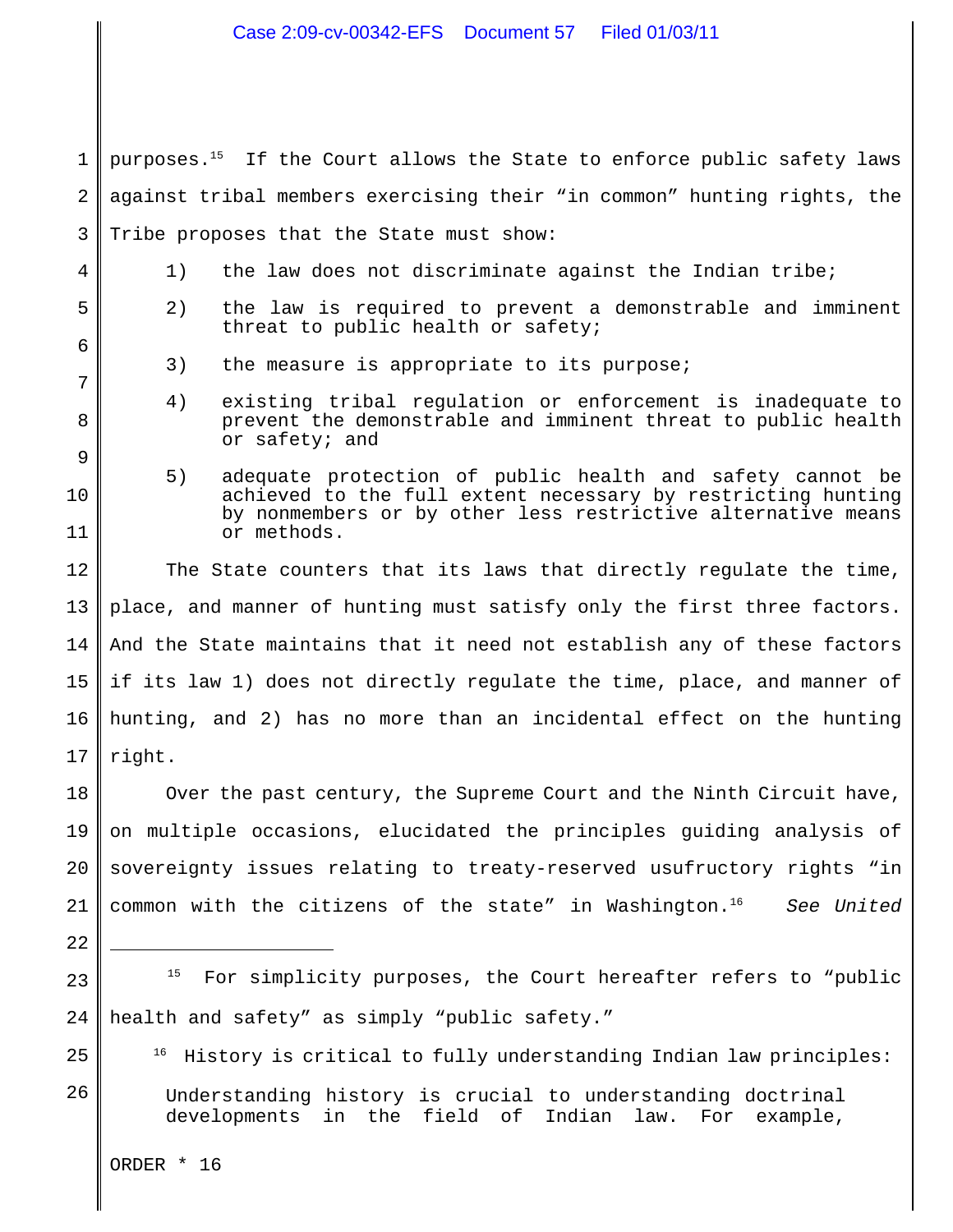1 2 3 4 5 6 7 8 9 10 11 12 13 14 *States v. Winans*, 198 U.S. 371, 378 (1905) (holding that state license did not give Washington settler the right to exclude the Indian seeking to enjoy his "in common" fishing right); *Tulee v. Washington*, 315 U.S. 681, 684-85 (1942) (reversing tribal member's state conviction for catching a salmon without a state license because state statute was not "indispensable to the effectiveness of a state conservation program"); *Puyallup Tribe of Dep't of Game* ("*Puyallup I*"), 391 U.S. 392, 399 (1968) (allowing state "nondiscriminatory measures for conserving fish resources" subject to "in common" fishing right); *Dep't of Game v. Puyallup Tribe* ("*Puyallup II*"), 414 U.S. 44, 46-49 (1973) (invalidating state's net-fishing ban because it discriminated against Indians); *Antoine v. Washington*, 420 U.S. 194, 207 (1975) (defining "appropriate standards" in the context of state-conservation measures); *Washington v. Wash. Commercial Passenger Fishing Vessel Ass'n* ("*Fishing Vessel*"), 443

treaty-making with Indian tribes involved matters of immense scope: The transactions totaled more than two billion acres, and some individual treaties dealt with land concessions involving tens of millions of acres. At the same time, treaties included minutiae such as provision of scissors, sugar, needles, and hoes. Yet, out of the felt needs of the parties to the treaty negotiations there evolved comprehensive principles that have continued significance to this day. These include the sanctity of Indian title, the necessary preeminence of federal policy and action, the exclusion of state jurisdiction, the sovereign status of tribes, and the special trust relationship between Indian tribes and the United States. These principles endure beyond the four corners of negotiated treaties. When Congress ended treaty-making in 1871, these principles lived on in the "treaty substitutes" that followed in the form of agreements, executive orders, and statutes. Thus, what is seemingly background becomes the foreground indeed the basis—for contemporary judgments.

26

15

16

17

18

19

20

21

22

23

24

25

1-1 Cohen's Handbook of Federal Indian Law § 1.01.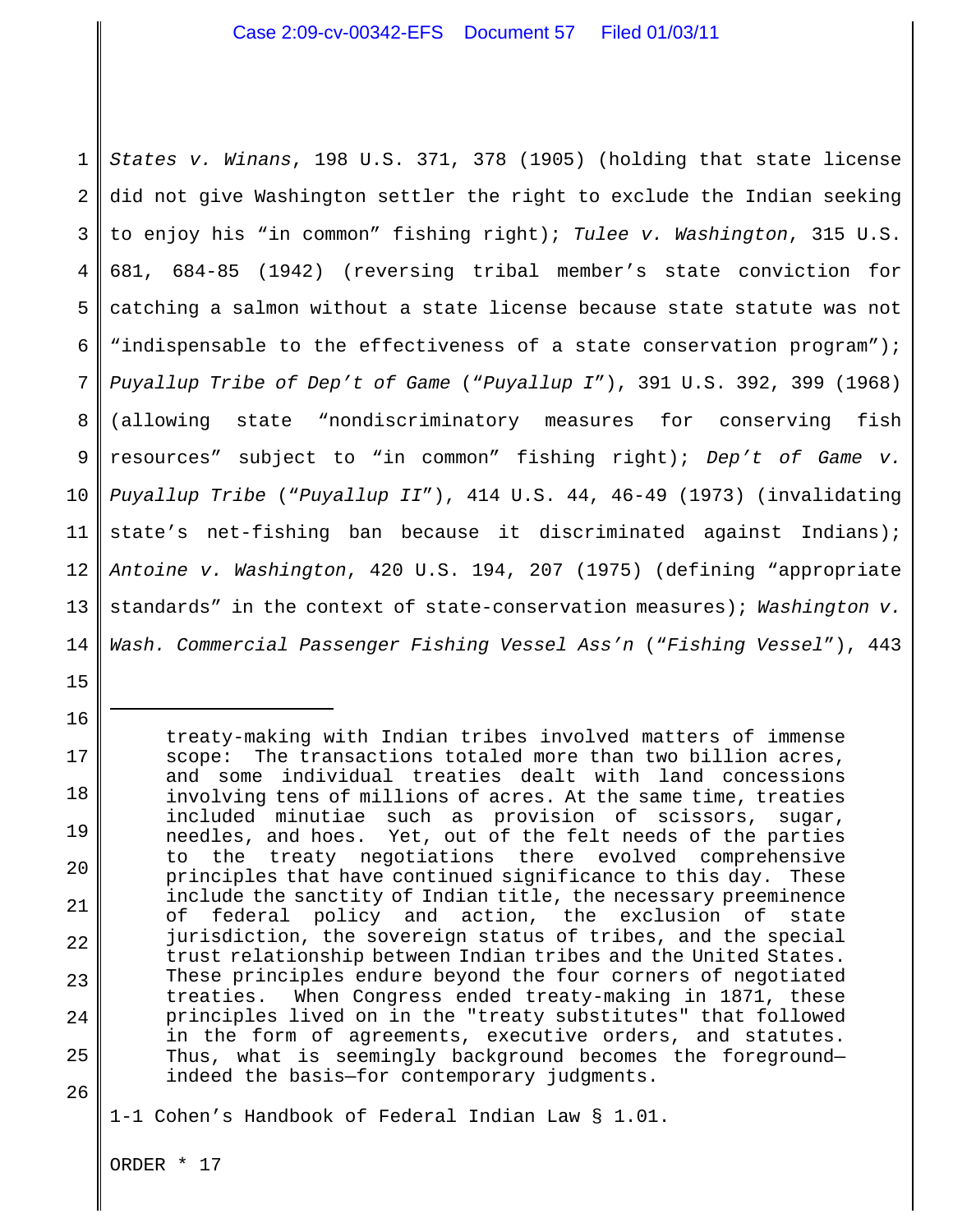1 2 3 4 U.S. 658, 682-83 (1979) (analyzing the district court's take allocation of particular fish between the state and the tribe); *United States v. Washington*, 520 F.2d 676, 685 (9th Cir. 1975) (analogizing "in common" treaty rights to a cotenancy).

5 6 7 8 9 10 11 12 13 14 15 16 17 18 19 Notably absent from the binding Supreme Court and Ninth Circuit cases dealing with state regulation of "in common" usufructuary rights is any reference to a state's exercise of its public-safety police power. While the parties cite to and rely upon non-binding district court and state appellate court decisions addressing the state public-safety issue, these cases are not binding precedent; further, they use slightly different terminology and address different issues. *See Wisconsin v. Matthews*, 248 Wis. 2d 78 (Ct. App. 2001); *Mille Lacs Band of Chippewa Indians v. Minnesota*, 861 F. Supp. 784, 838-39 (D. Min. 1994); *Lac Courte Orielles*, 668 F. Supp. at 1235; *Wisconsin v. Whitebird*, 110 Wis. 2d 250 (Ct. App. 1982); *Wisconsin v. Gurnoe*, 53 Wis. 2d 390 (Sup. Ct. 1972). Therefore, the Court elects to focus on the principles announced in the binding precedents when developing the standards to apply to the State's hunting safety laws as applied to a tribal member exercising "in common" hunting rights.

20 21 22 23 24 25 Before articulating these standards, the Court digresses to explain why a state has the authority to regulate "in common" hunting rights under appropriate standards for public-safety purposes. The Supreme Court and Ninth Circuit have emphasized that neither treaty nor nontreaty individuals may destroy the exercise of the "in common" rights of the other individuals. *Fishing Vessel*, 443 U.S. at 669; *see also* <sup>17</sup>

The same principles that underlie the protection of "in common"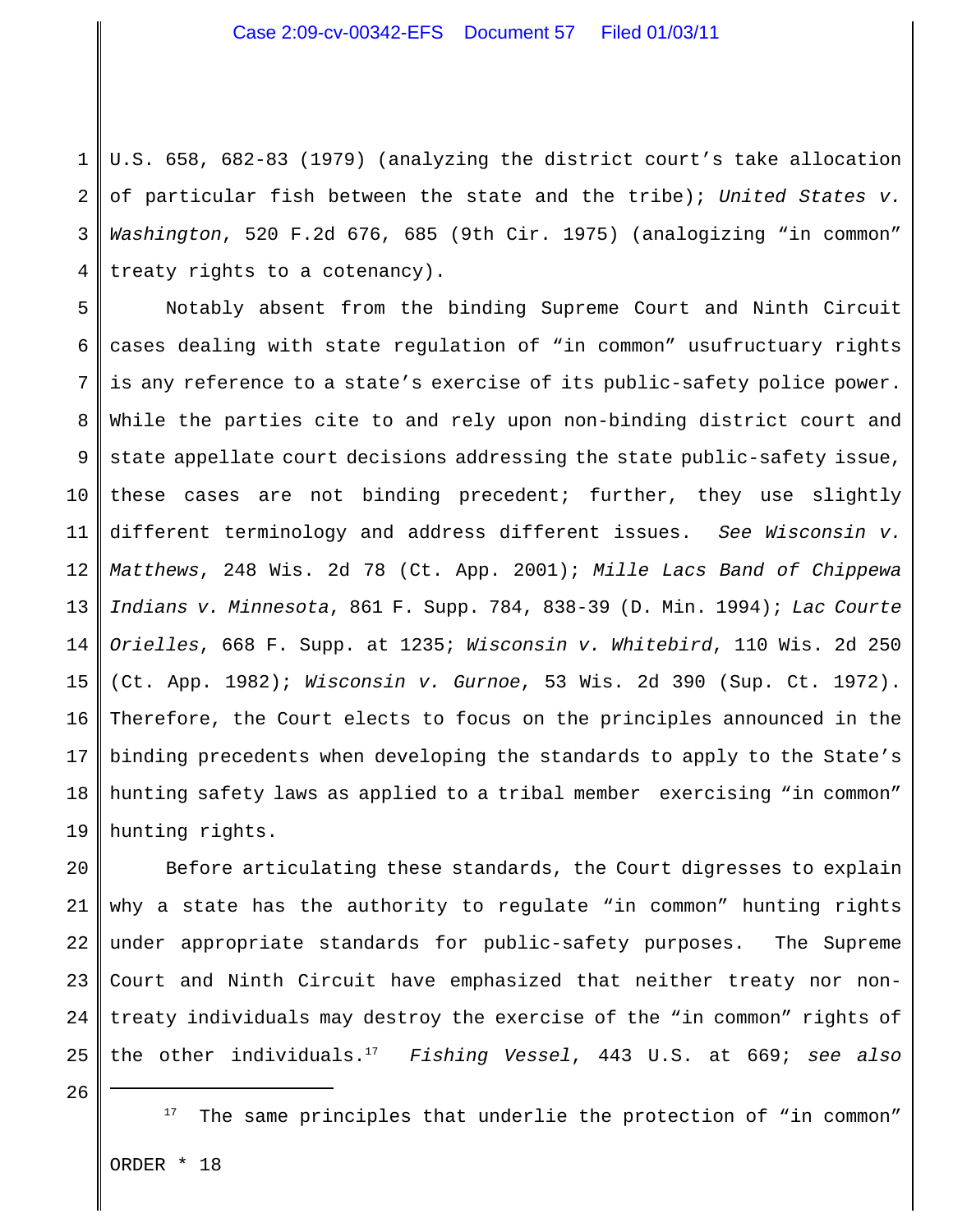1 2 3 4 5 6 7 8 9 10 11 12 13 14 15 16 17 18 19 20 21 22 23 *Kennedy v. Becker*, 241 U.S. 556, 563 (1916) (recognizing that neither the tribe nor the state may "destroy the subject," i.e., the fish over which they both enjoy the power to govern); *United States v. Washington*, 520 F.2d 676, 685 (9th Cir. 1975) ("[N]either the treaty Indians nor the state on behalf of its citizens may permit the subject matter of these treaties to be destroyed. The state may interfere with the Indians' right to fish when necessary to prevent the destruction of a run of a particular species in a particular stream."). Although the Supreme Court and Ninth Circuit have focused on the *subject* of the "in common" treatyfishing right at issue, i.e., the fish, the Court finds that this "nondestruction" principle extends to the *individual exercising* the "in common" right, i.e., the hunter or fisher. This conclusion is supported by the Tribe's understanding when it entered the 1891 Agreement that neither tribal members nor state citizens could destroy each other's right to exercise the "in common" hunting right. *See* E. Goodman, *Protecting Habitat for Off-Reservation Tribal Hunting and Fishing Rights: Tribal Comanagement as a Reserved Right*, 30 Envtl. L. 279, 309 & 320-24 (Spring 2000) (recognizing that tribes and states understood that they shared the right to manage the exercise of "in common" hunting and fishing rights). Further, at that time, the Tribe would have recognized the State's a) indisputably strong interest in protecting its citizens through enforcement of safety laws, *see Kelley v. Johnson*, 425 U.S. 238, 247 (1976), and b) power to regulate conduct to ensure that every person

24 25

26 fishing rights apply to "in common" hunting rights. *Antoine*, 391 U.S. at 207 (adding "and hunting" to *Puyallup I* quote).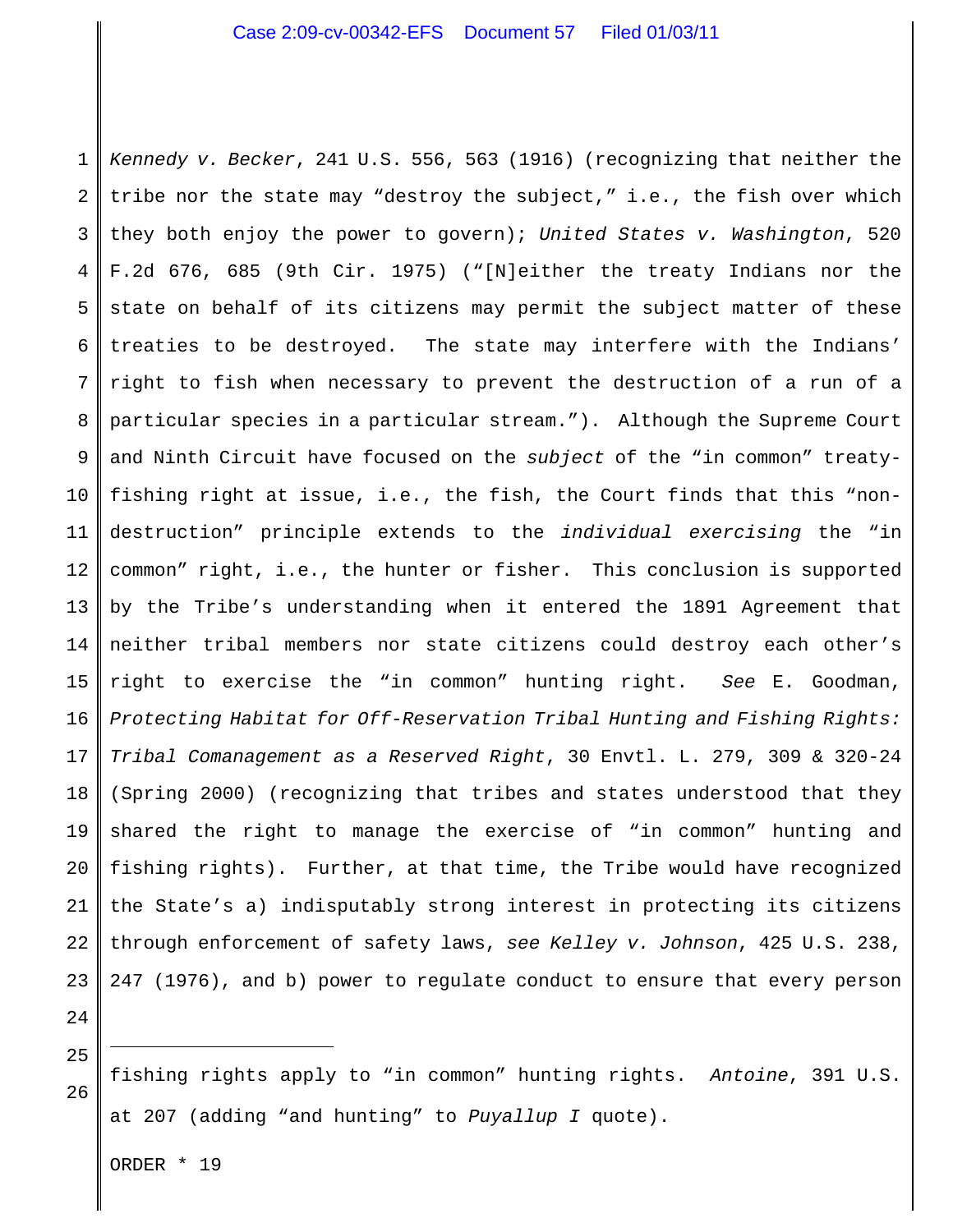## Case 2:09-cv-00342-EFS Document 57 Filed 01/03/11

1 2 3 4 5 6 uses "his property as not to injure his neighbors" and that "private interests" are "subservient to the general interests of the community," *Slaughter-House Cases v. Crescent City of Live-Stock Landing & Slaugther-House Co.*, 83 U.S. 36, 62 (1872). Accordingly, it is clear the Tribe understood that the State has the police power to regulate "in common" hunting conduct by tribal members for public-safety purposes.

7 8 9 10 11 The Court now articulates the standards to be applied. Using the Supreme Court's conservation-necessity standard as its guide,  $18$  the Court holds that a state may enact and enforce laws regulating a tribal member's exercise of an "in common" hunting right for public-safety purposes if the law('s):

12

13

14

1) reasonably prevents a public-safety threat;<sup>19</sup>

- 2) is necessary to prevent the identified public-safety threat;<sup>20</sup>
- 3) does not discriminate against Indians;<sup>21</sup> and

15 16

17

18

19

20

21

22

23

24

25

26

 $18$  A state may enact and apply conservation laws to tribal members enjoying "in common" hunting and fishing rights if it is nondiscriminatory, "is a reasonable and necessary conservation measure, and . . . its application to the Indians is necessary in the interest of conservation." *Antoine*, 420 U.S. at 207 (internal citations omitted). <sup>19</sup> See Antoine, 420 U.S. at 207.

<sup>20</sup> *See id.; Tulee,* 315 U.S. at 684 (emphasizing that state-license requirement was not necessary because it was "not indispensable to the effectiveness of a state conservation program").

<sup>21</sup> See Antoine, 420 U.S. at 207; *Puyallup II*, 414 U.S. at 46-47 (invalidating discriminatory state fishing ban); *Puyallup I*, 391 U.S. at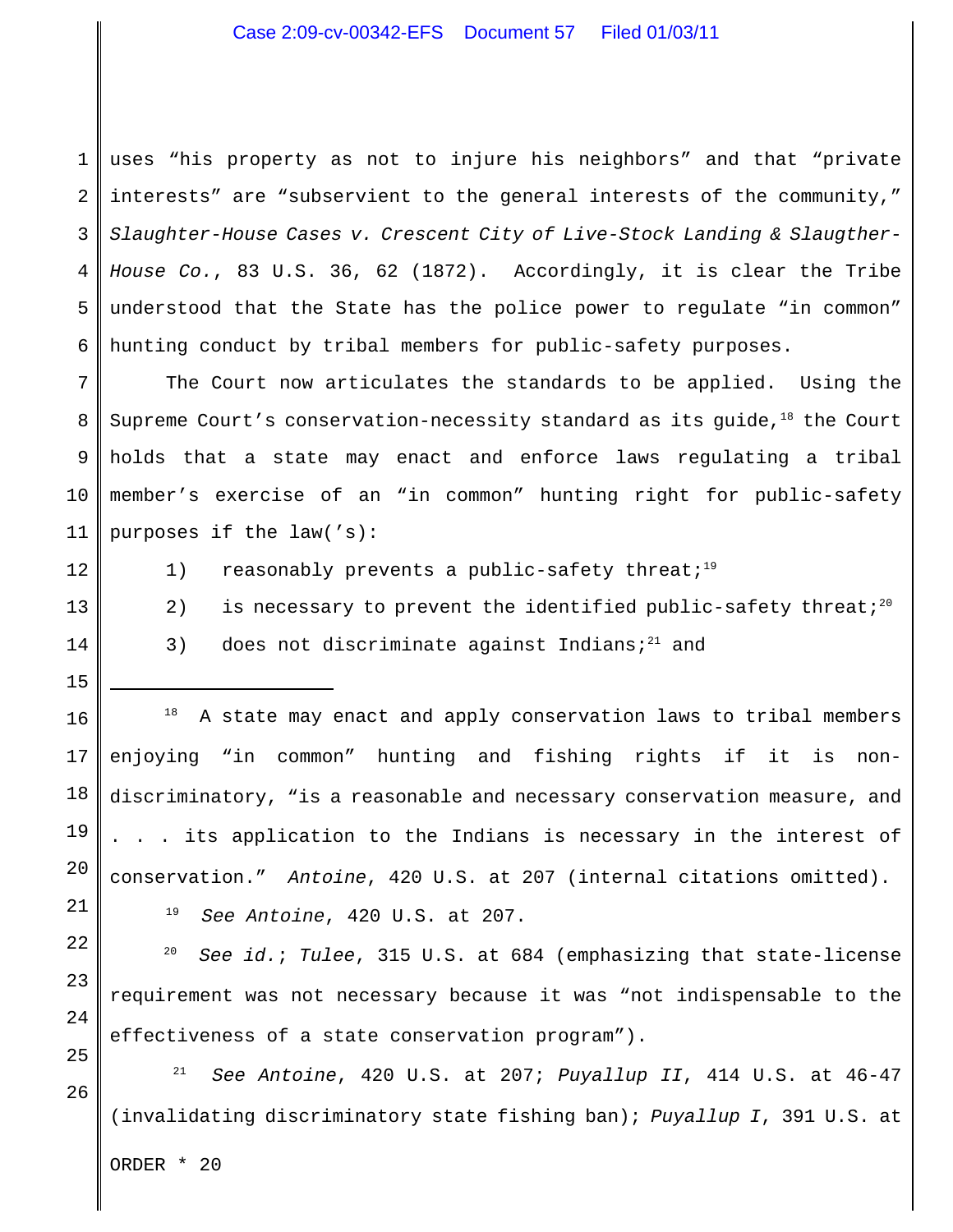4) application to the Tribe is necessary in the interest of public safety.<sup>22</sup>

1

2

3

18

19

20

21

22

23

24

25

26

4 5 6 7 8 9 10 11 12 13 14 15 16 17 The Court does not adopt either the Tribe's proposed a) "ineffective tribal self-regulation" factor or b) least-restrictive-alternative factor.<sup>23</sup> As to the former, Antoine's determination of "appropriate standards" did not include, either explicitly or inferentially, effective tribal self-regulation. Nor did the Ninth Circuit do so in *United States v. Washington*, 520 F.2d at 686 n.4. Although the Ninth Circuit did not remove the state-regulation stay imposed by U.S. District Court Judge George Boldt described as advancing "the Congressional policy of promoting tribal autonomy," that does not amount to adoption by the Ninth Circuit of "ineffective tribal self-regulation" as a factor for appropriate state regulation. *Id.* (discussing *United States v. Washington*, 384 F. Supp. 312, 333 & 340-42 (W.D. Wash. 1974)). Further, in 1891, the Tribe understood that it and the State co-managed "in common" wildlife and the individuals hunting the wildlife. The nonadoption of an ineffective-tribal-self-regulation factor does not

399 ("The overriding police power of the State, expressed in *nondiscriminatory* measures for conserving fish resources, is preserved." (emphasis added)).

<sup>22</sup> *See Antoine*, 420 U.S. at 207.

 $23$  Nonetheless, the Court will compare state and tribal huntingsafety laws when assessing whether 1) the state law is necessary to prevent the identified public-safety threat and 2) the law's application to the Tribe is necessary in the interest of public safety.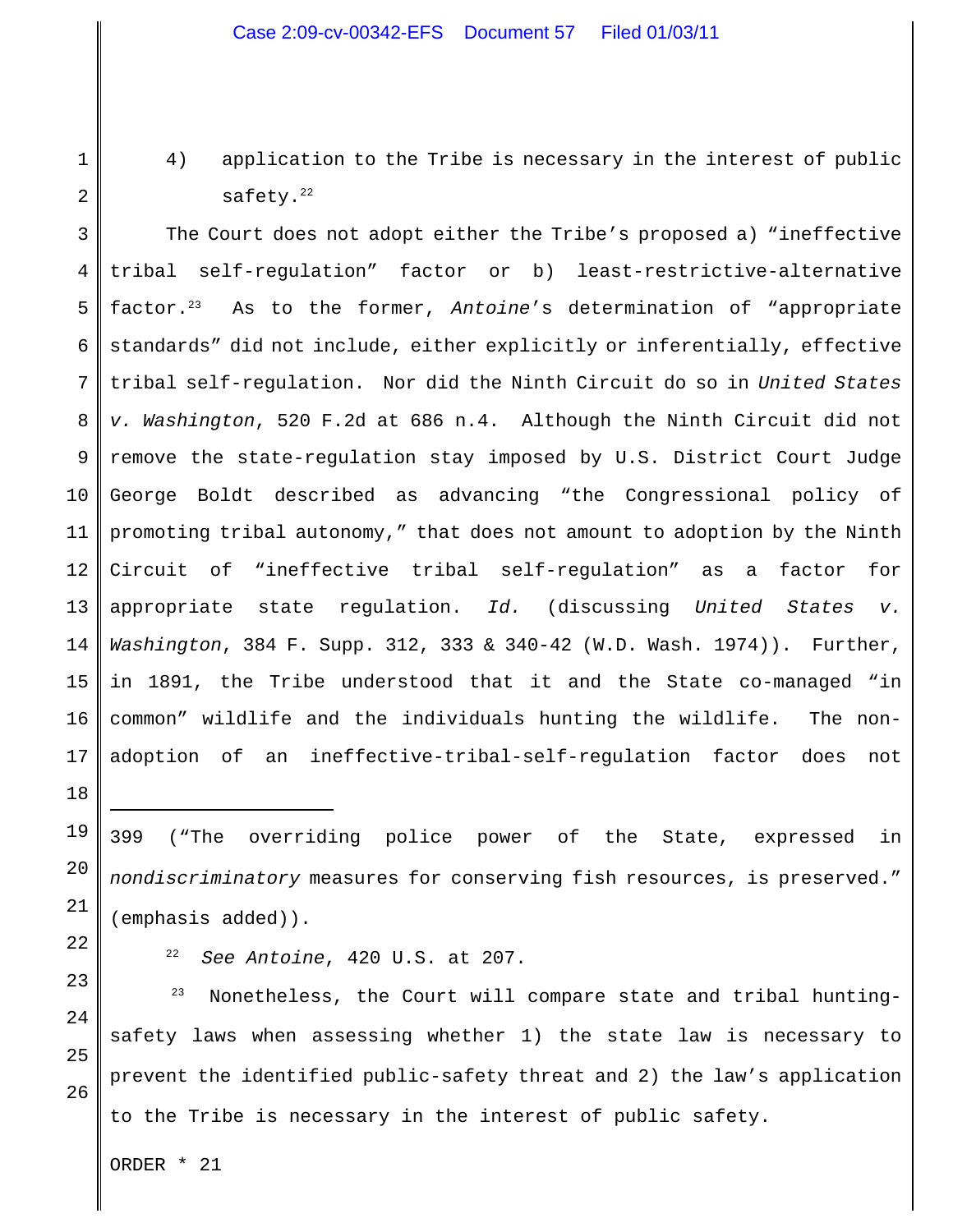### Case 2:09-cv-00342-EFS Document 57 Filed 01/03/11

1 2 negatively impact tribal self governance and ensures that the 1891 Agreement is interpreted as understood at the time of the agreement.

3 4 5 6 7 8 As to the latter factor (least-restrictive-alternative factor), there is no Supreme Court or Ninth Circuit precedent adopting such a factor when analyzing the appropriateness of state regulation of "in common" treaty rights. $24$  Because there is no binding precedent to support the use of a least-restrictive-alternative factor, the Court elects not to adopt it.

9 10 11 12 13 14 The four public-safety standards set forth above apply regardless of whether the state law 1) does not directly regulate the time, place, and manner of hunting and 2) has no more than an incidental effect on the hunting right. The State proposed that, if the preceding two prongs were satisfied, the state law applied to an Indian exercising "in common" hunting rights notwithstanding the failure to satisfy appropriate non-

16 17 18 19 20 21 22 23 24 25 26  $24$  While the Sixth Circuit did adopt such a factor, it offered no rationale for doing so. *United States v. Michigan*, 653 F.2d 277, 279 (6th Cir. 1981) (citing *Michigan v. LeBlanc*, 399 Mich. 31, 62 (Sup. Ct. 1976), for the least-restrictive-alternative factor; however, *LeBlanc* did not articulate a least-restrictive-alternative factor but rather utilized two "necessary" factors); *see also Lac Courte Oreilles,* 668 F. Supp. at 1236 (adopting a least-restrictive-alternative factor because the "state does not appear to contest this standard, and the least restrictive alternative does not appear incompatible with the reasonable and necessary test"). As such, the Sixth Circuit's decision is neither informative nor persuasive.

ORDER \* 22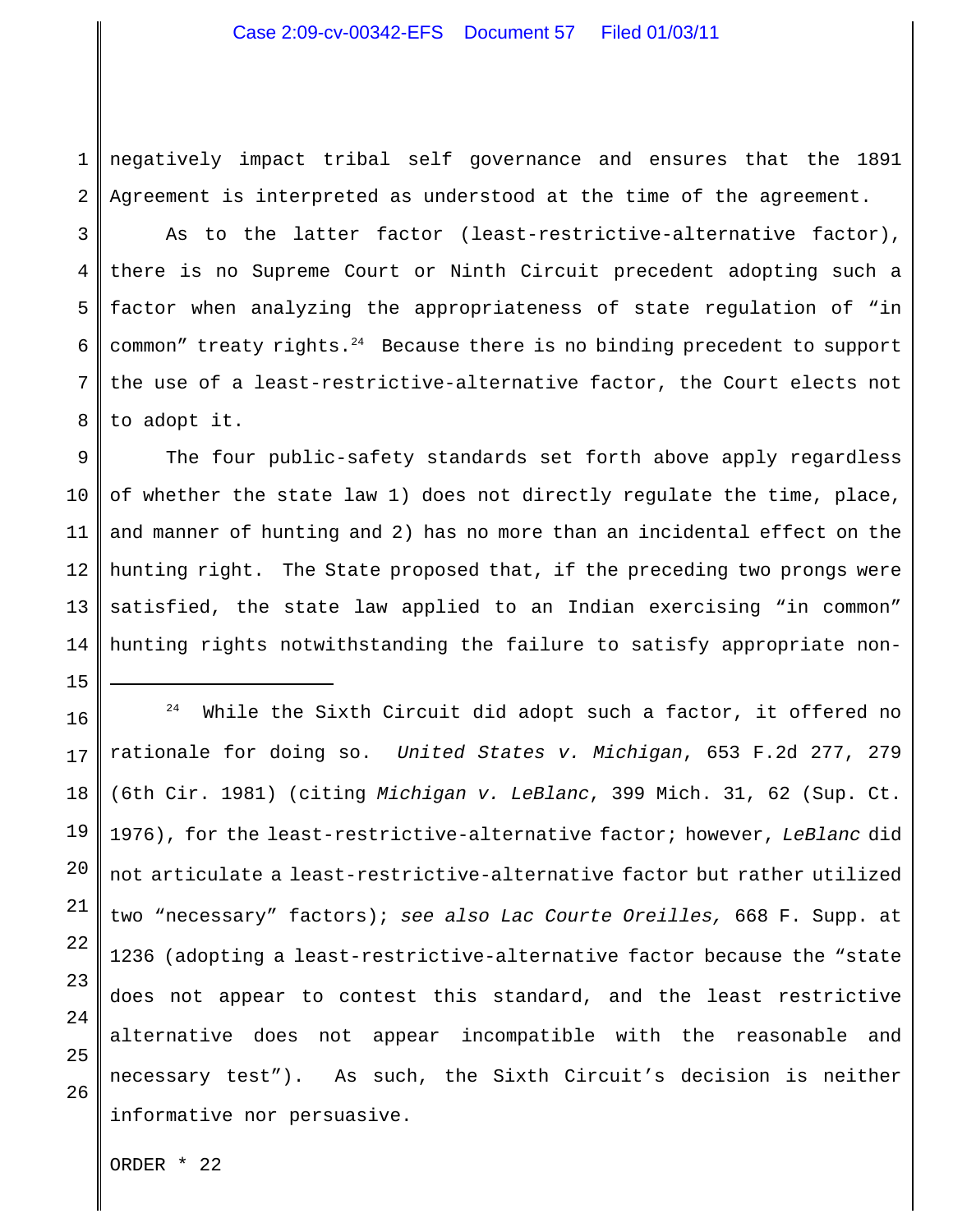1 2 3 discriminatory public-safety standards. The Court disagrees because the legal authority relied upon by the State is either inapplicable or contravenes U.S. Supreme Court treaty-interpretation principles.

4 5 6 7 8 9 10 11 12 13 14 15 16 17 18 19 20 21 22 23 24 The State relies on *United States v. Gallaher*, 275 F.3d 784 (9th Cir. 2001); *United States v. Fox*, 573 F.3d 1050 (10th Cir. 2009); and *Washington v. Olney*, 117 Wn. App. 524 (2003). The Court finds *Gallaher* and *Fox* inapplicable because both cases involved *federal* prosecutions against tribal members relating to being a felon in possession of a firearm or ammunition. The standard applied to assess whether a *federal* statute *abrogates* a treaty right is fundamentally different than the standard applied to assess whether a *state* may regulate an Indian's exercise of an "in common" treaty usufructuary right. *See Menominee Tribe of Indians v. United States*, 391 U.S. 404, 411 n.12 (1968) (recognizing that a treaty is a "supreme law of the land" and therefore generally not subject to state regulation absent Congressional cessation); *Solis v. Matheson*, 563 F.3d 435, 437 (9th Cir. 2009) *(*setting forth general-applicability doctrine as it relates to a federal statute); *Oregon v. Jim*, 81 Or. App. 189, 191 (1986) (distinguishing between the federal government's authority to regulate Indian conduct with a state's more limited ability); L. Martin, K. Simmons, and E. Surette, 42 C.J.S. Indians: State Regulation: Off-Reservation Activity § 139 (2010) (recognizing that an Indian tribal member is subject to generallyapplicable state laws regulating wildlife *unless* "in common" wildlife rights have been expressly reserved by the tribe).

25 26 Because *Olney* failed to appreciate the distinction between *federal* and *state* governments and their relationships with an Indian treaty,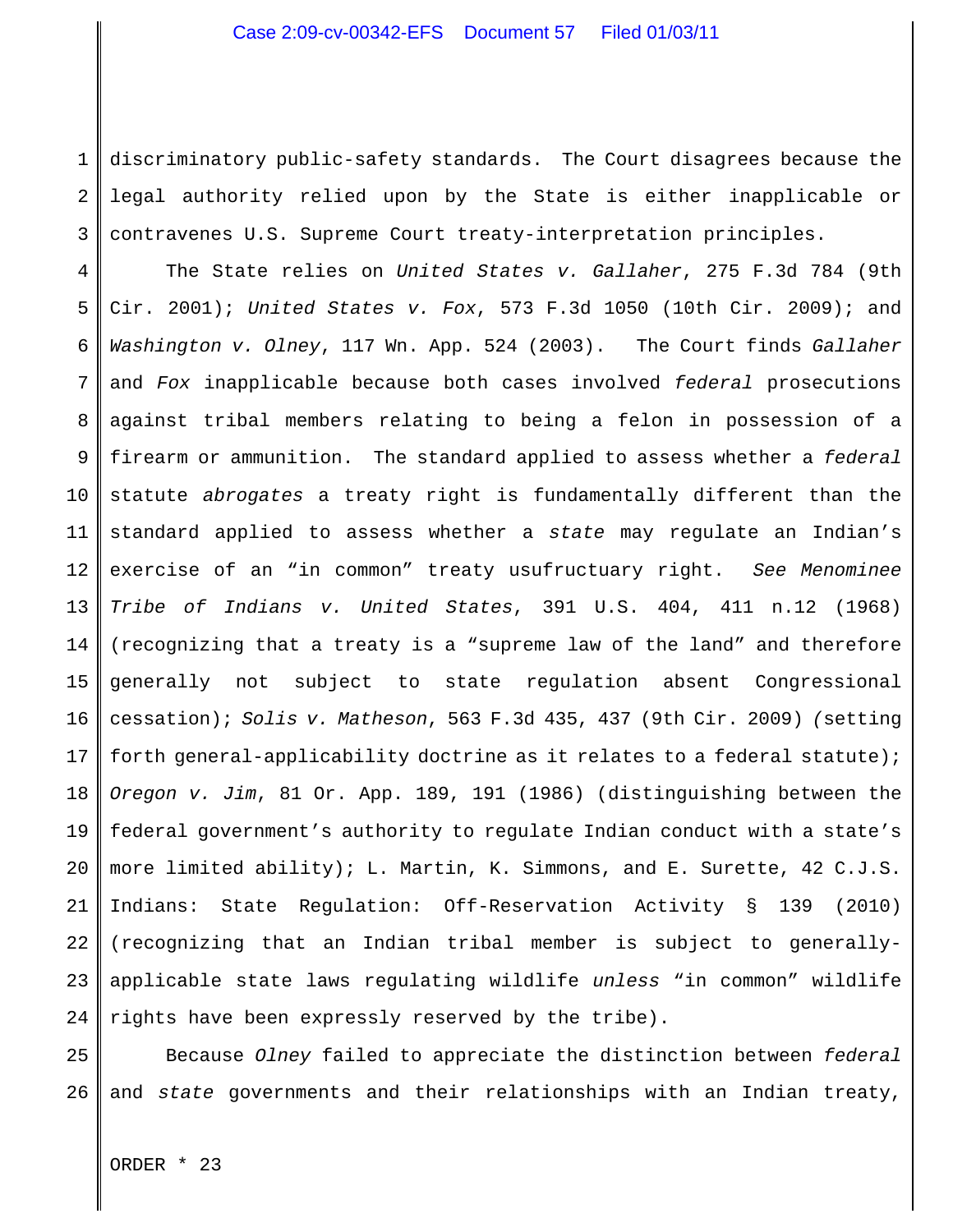1 2 3 4 5 6 7 8 9 *Olney* incorrectly relied on *Gallaher.* 117 Wn. App. at 530-31. Therefore, *Onley'*s conclusion that the defendants failed to identify a "specific treaty right exempting them from [state] laws of general applicability off reservation boundaries" contravenes U.S. Supreme Court treaty-interpretation principles. *Id.* at 531. For these reasons, the Court declines to adopt the State's argument that appropriate, nondiscriminatory public-safety standards need not be used to assess the lawfulness of all State hunting laws when applied to an Indian exercising an "in common" hunting right.

### **IV. Conclusion**

11 12 13 14 15 16 17 After careful consideration of binding Supreme Court and Ninth Circuit decisions, the Court determines 1) Mr. Johnson may pursue his § 1983 claim, 2) the Tribe may not pursue its § 1983 claim, and 3) the State may regulate "in common" hunting conduct of tribal members by enactment and enforcement of laws that satisfy the public-safety standards adopted herein by this Court. Accordingly, for the reasons given above, **IT IS HEREBY ORDERED:**

18 19 1. Defendants' Motion to Dismiss Plaintiffs' § 1983 Claims **(ECF No. [26](https://ecf.waed.uscourts.gov/doc1/19501384188))** is **GRANTED** (the Tribe) **and DENIED** (Mr. Johnson) **IN PART**.

20 21 2. Plaintiffs' Motion for Partial Summary Judgment Re Legal Standard **(ECF No. [16](https://ecf.waed.circ9.dcn/cgi-bin/show_doc.pl?caseid=48902&de_seq_num=58&dm_id=1294998&doc_num=16&pdf_header=1))** is **GRANTED AND DENIED IN PART**.

22 23 3. Defendants' Motion for Partial Summary Judgment Re: Legal Standard **(ECF No. [29](https://ecf.waed.circ9.dcn/cgi-bin/show_doc.pl?caseid=48902&de_seq_num=94&dm_id=1312418&doc_num=29&pdf_header=1))** is **GRANTED AND DENIED IN PART**.

24 25 26 4. In order to regulate a tribal member's exercise of his "in common" hunting rights for public-safety purposes, the State must establish that its law('s):

ORDER \* 24